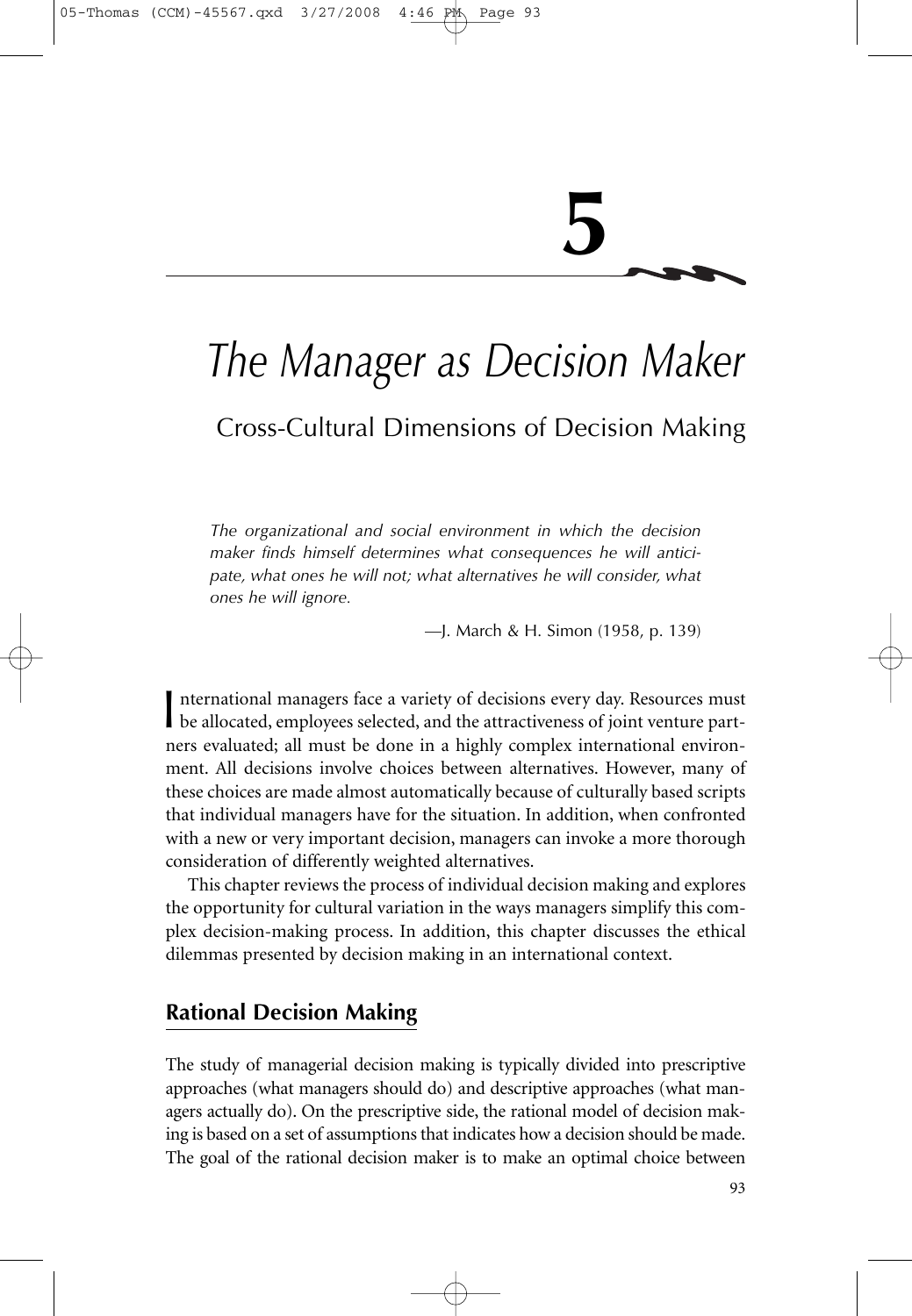specific and clearly defined alternatives (Simon, 1955). In order to optimize a particular outcome, people must progress either implicitly or explicitly through six steps in the decision-making process. These steps are described in Box 5.1.

#### **Box 5.1** Steps in the Rational Decision Process

**Problem definition.** First, managers must recognize that a decision is needed and identify the problem to be solved. A problem is typically a difference between the actual situation and what is desired. However, managers often act without understanding the problem to be solved or define the problem in terms of a proposed solution or in terms of its symptoms (Bazerman, 1998). For example, in response to employee complaints about salaries being too low (a symptom), managers might define the problem as a comparison of salaries to industry averages. However, the true problem could be that the total compensation package, including benefits, does not suit the demographic characteristics of the firm's employees.

**Identify decision criteria.** Decisions often entail the consideration of more than one objective. For example, in selecting a manager for an overseas operation you may want to maximize his or her ability to adapt to the new culture, maximize the level of technical skill he or she has, and minimize the cost of the assignment. To be rational, a decision maker must identify all the criteria that should be considered.

**Weight the criteria.** The criteria identified in the previous step may not be of equal importance to the decision maker. In order to be prioritized, they must be assigned weights. A rational decision maker will know his or her preference for certain criteria and assign relative weights accordingly (e.g., cost of the assignment versus technical skills in the previous example).

**Generate the alternatives.** This step requires the rational decision maker to identify all possible alternatives that will satisfy the decision criteria. No attempt is made at this step to evaluate the alternatives.

**Evaluate the alternatives.** Each alternative must now be evaluated against the weighted criteria. This is often the most difficult part of the decisionmaking process because it requires the decision maker to predict the future outcomes of each choice. However, the rational decision maker is able to assess the consequences of each alternative.

**Select the optimal solution.** The optimal solution is computed by simply multiplying the expected effectiveness of each alternative on each criterion times the weighting of each criterion for each solution. The sum of these scores is an evaluation of each alternative against the weighted decision criteria. The optimal alternative should then be selected.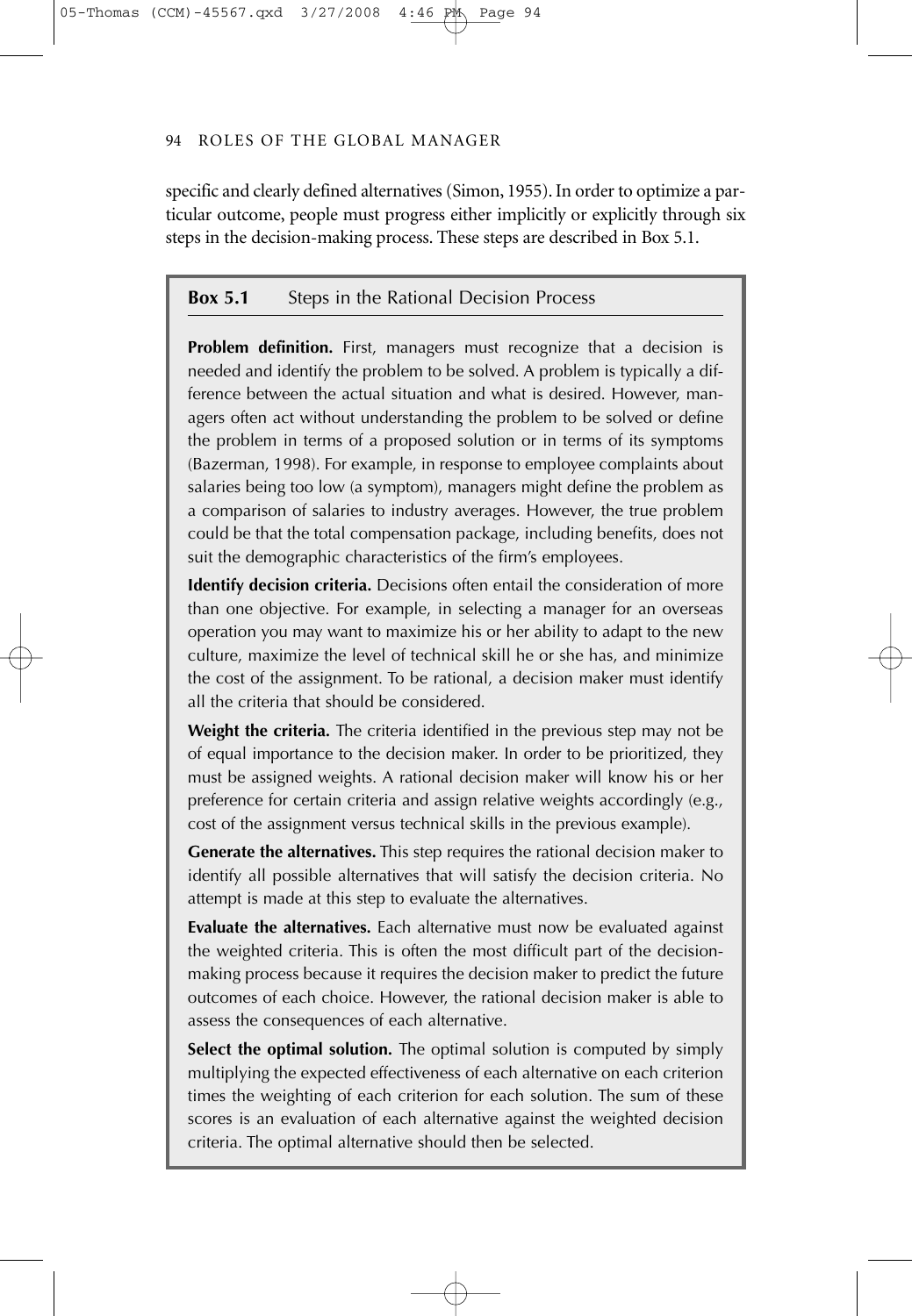As shown in Box 5.1, the rational decision maker has a clear goal and a comprehensive set of alternatives from which to choose, which are themselves weighted according to known criteria and preferences, and can choose the alternative that has the highest score.

# **Cultural Differences in the Optimization Model**

The rational or optimizing model is best thought of as a prescriptive or normative approach that demonstrates how managerial decisions should be made. While recognizing that decisions are actually made within limitations that put boundaries on rationality, it is useful to consider the opportunity for cultural variation in this normative framework.

Based on the descriptions of cultural variation (Chapter 3) that indicate preferences for certain modes of behavior, it is possible to suggest cultural differences in the rational model and therefore in the related decision structures within organizations. For example, at the problem definition step, the activity orientation of the culture can influence when a situation is defined as a problem. Managers from cultures with a *doing* or problem-solving orientation such as the United States might identify a situation as a problem to be solved well before managers from *being* or situation-accepting cultures such as Indonesia and Malaysia (Kluckhohn & Strodtbeck, 1961). Research also indicates that the amount of information one considers before making a final decision is culture bound. For example, East Asians have a more holistic approach to decisions and consider more information than do Americans (Choi, Dalal, Kim-Prieto, & Park, 2003).

The identification and weighting of criteria can also be affected by culturally different value orientations. For example, when asked to identify and rank criteria regarding a desirable acquisition target, U.S. and Korean managers had different opinions, as shown in Box 5.2.

| <b>United States Managers</b>   | <b>Korean Managers</b>                      |
|---------------------------------|---------------------------------------------|
| 1. Demand for target's products | 1. Attractiveness of industry               |
| 2. Discounted cash flow         | 2. Sales revenue                            |
| 3. Return on investment         | 3. Market structure                         |
| 4. Attractiveness of industry   | 4. Manufacturing capabilities               |
| 5. Management talent            | 5. Research and development<br>capabilities |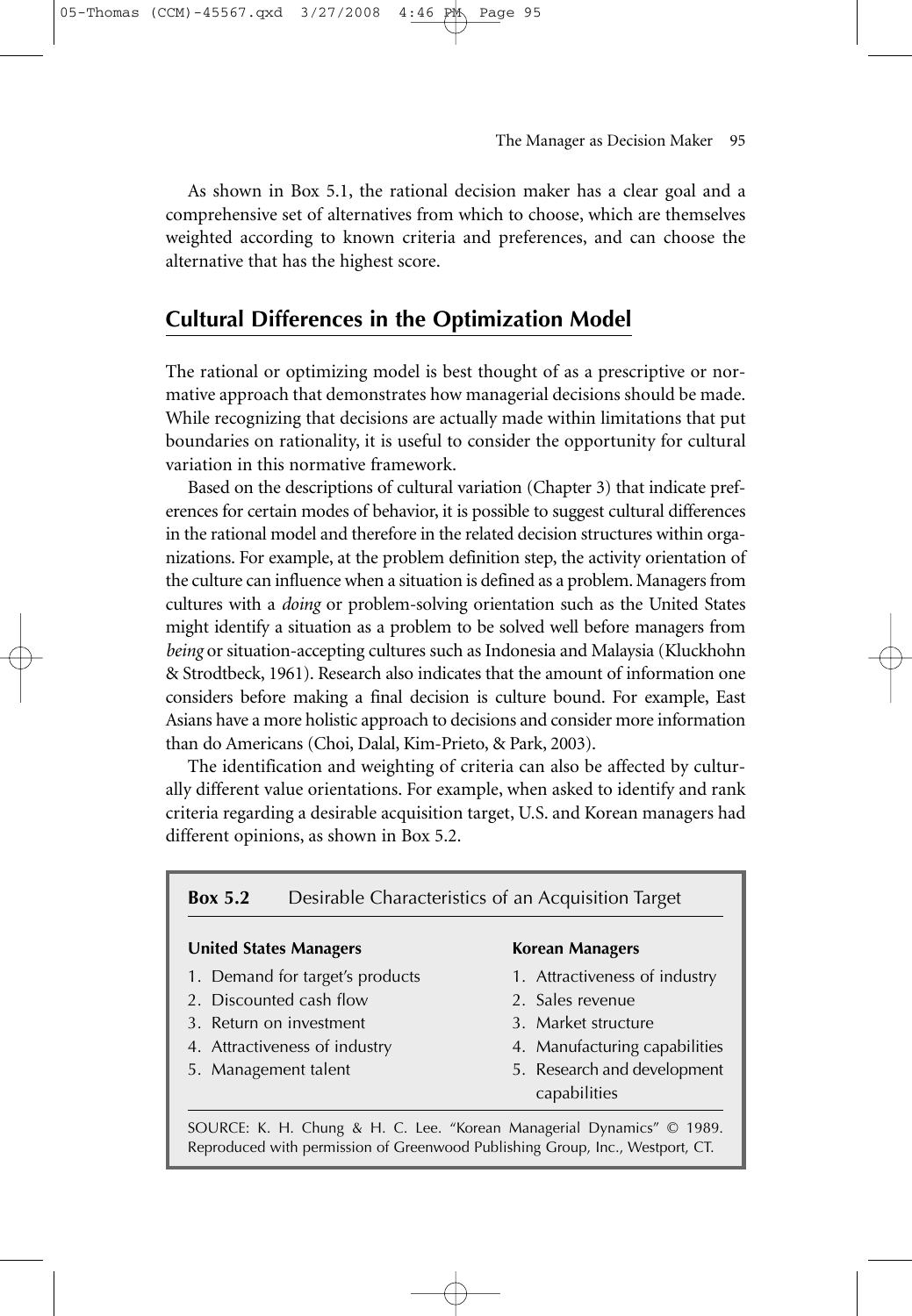An examination of Box 5.2 reveals the cultural variation in decision criteria consistent with what we might expect, based on the cultural orientations of the two sets of managers. That is, with the exception of the fourth item in the U.S. list, all of the criteria relate to short-term financial measures consistent with U.S. short-term orientation (Doktor, 1983). In contrast, with the exception of the second item in the Korean managers' list, all of the criteria relate to longterm growth-oriented measures.

Cultural variation can also be anticipated in the generation and evaluation of alternatives. Cultures with a strong past orientation tend to place more value on alternative solutions that have been used successfully in the past, whereas present- or future-oriented cultures are more likely to favor unique and creative solutions to problems. Also, research indicates cultural differences in the extent to which people vary in the choice rules they use in making decisions (Kim & Drolet, 2003). That is, people from individualist cultures are more likely to use a variety of different choice rules than those from collectivist cultures. In addition, motivational differences (related to differences in selfconcept, discussed in Chapter 4) can influence the weighting of alternatives, for example, in favor of the alternatives that have the most highly valued outcomes for individuals or for a collective.

Finally, who makes the choice and how long the decision process takes can be culture bound. Vertical individualist cultures, such as the United States and France, are likely to have decision-making authority vested in only a few highranking individuals (Heller & Wilpert, 1981). In contrast, horizontal collectivist cultures (e.g., Israeli kibbutzim) are likely to push decision making well down in the organizational structure and involve large numbers of people. In addition, a culture's orientation toward time might influence the pace of decision making. For example, the longer time orientation of Arab cultures is reflected in a more deliberate pace of decision making than is found in North America, where being decisive means making choices quickly (Morrison, Conaway, & Borden, 1994).

Research on the decision-making structures of organizations in different countries tends to support the kind of cultural variation in normative decisionmaking processes proposed earlier. For example, in a very comprehensive study of this type (IDE Research Group, 1993), the level at which major decisions were made and the degree of employee involvement in decision making varied significantly across the 10 European countries surveyed. The decision structures in organizations are likely to reflect a culturally based view of a rational decision process. For example, the *ringi-sei* decision-making process characteristic of Japanese organizations (Misumi, 1984) is consistent with cultural orientations of both collectivism and high power distance (verticality). In this system, decisions are made using a participative procedure in which a subordinate submits a tentative solution that often reflects guidance from a superior (Nakane, 1970). The idea is then cleared through successive levels of the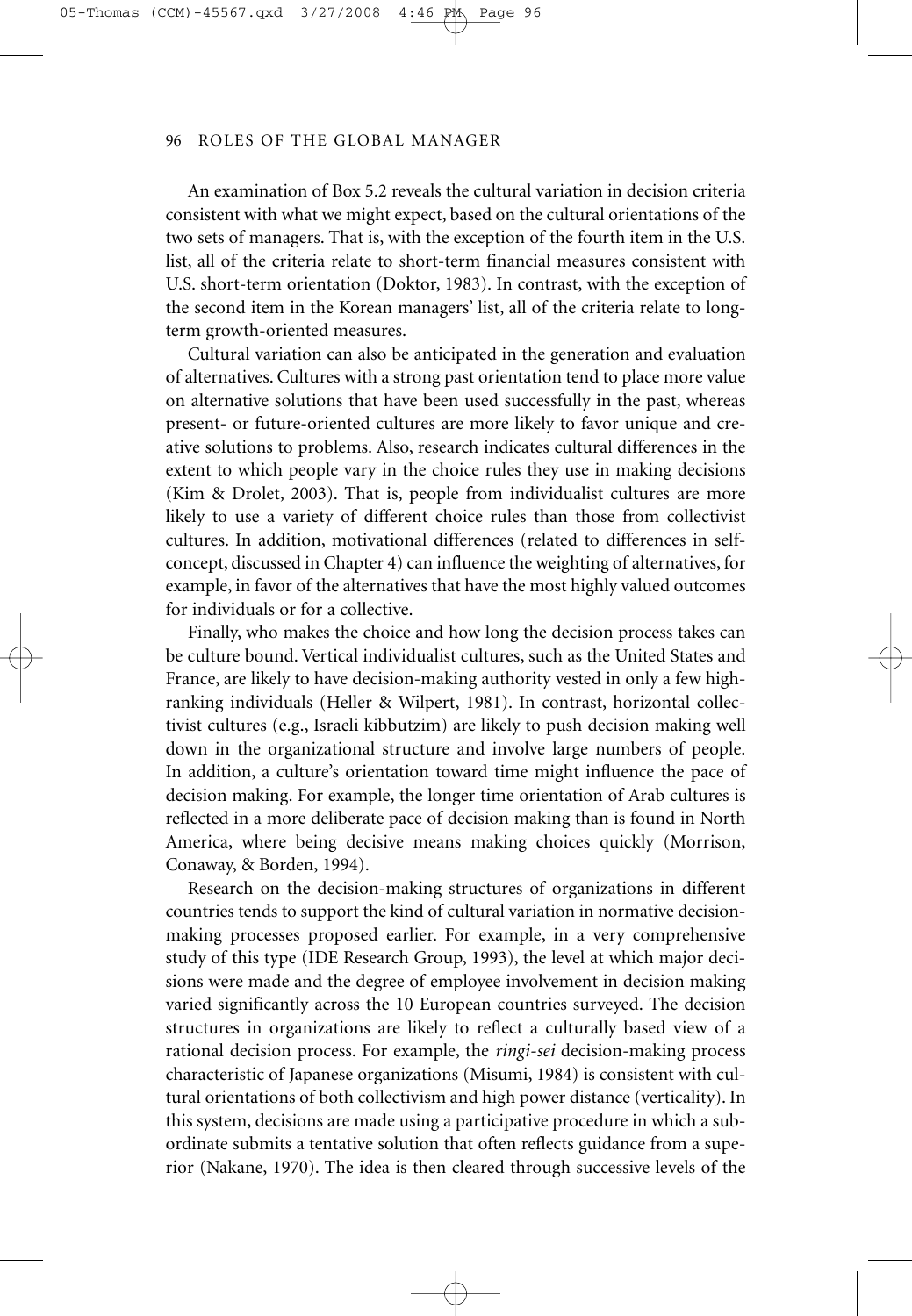organization, where it is altered and approved by the people who must implement it. The final decision is the result of a managed form of participation that maintains the existing status hierarchy (Earley, 1999).

# **Limits to Rationality**

Regardless of the type of normative cultural variation previously suggested, the optimization model assumes that decision makers can

- Accurately define the problem
- Identify all decision criteria
- Accurately weigh the criteria according to known preferences
- Be aware of all available alternatives
- Accurately assess each alternative

Although decision makers might attempt to follow a rational model consistent with their cultural norms, they are limited in their ability to do so. That is, individual judgment is restricted or *bounded* in its ability to be rational (Simon, 1955). These boundaries exist because decision makers often must deal with incomplete information about the problem, the decision criteria, and even their own preferences. The cognitive limitations mentioned in Chapter 4 apply. That is, decision makers can handle only a small portion of the information available to them, and their perceptions are not always accurate.

An alternative to the rational model of decision making that recognizes these limitations is the *satisficing* model (March & Simon, 1958; Simon, 1955). Essentially, it suggests that decision makers forgo optimal solutions for ones that are acceptable. That is, they do not evaluate all possible alternatives but search for a solution that meets a minimally satisfactory set of criteria. If a particular alternative meets these criteria, the search ends. If it does not, they continue to the next alternative, and the next, until a satisfactory solution is found. That is, because of limits to rationality, decision makers most often satisfice rather than optimize.

# **Cultural Constraints on Rationality**

In addition to the cognitive limits to rationality, the concept of rationality itself may be culture bound. Rationality, or being motivated by self-interest, as discussed in Chapter 4, might be defined differently depending on how individuals from different cultures define themselves. Moreover, even though a manager makes a decision in a less than rational way, it could be more important to appear rational in some cultures than in others. For example, conflict models of decision making (Janis & Mann, 1977) suggest that decision makers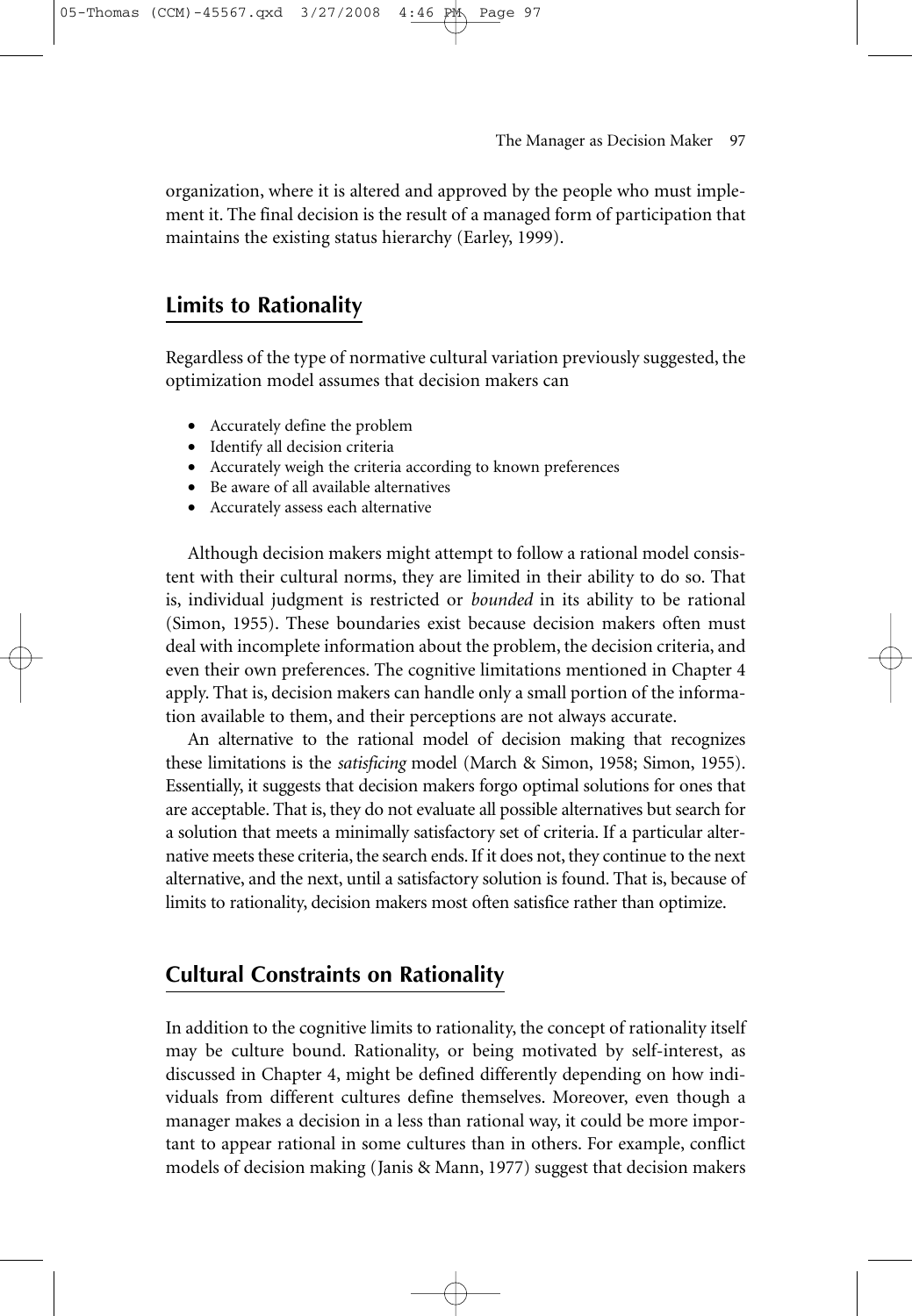use one of four decision styles to cope with the psychological stress of making a decision.

According to the model, the optimal decision style is vigilance, which is a pattern consisting of a careful collection of facts and consideration of alternatives. In contrast are three alternative or maladaptive styles. Complacency involves either ignoring the decision completely or simply taking the first available course of action. Defensive avoidance is passing the decision off to someone else, putting off the decision, or devaluing the importance of making a decision. Finally, hypervigilance is making a hasty, ill-conceived decision, also called panicking. Research using this model with Japanese and other non-Western samples has found significantly greater use of the alternatives to vigilance than in Western (Australia, New Zealand, and United States) samples (Radford, Mann, Ohta, & Nakane, 1989). This is not to imply that East Asians are less efficient decision makers. On the contrary, what might be presented as less efficient decision processes in the West could be the dominant patterns in other (predominantly collectivist) cultures. Other research in the Japanese culture suggests that they are less likely than are Western cultures to report that they use systematic rational processes in favor of more intuitive decision making (Torrence, 1980). That is, as opposed to focusing on collecting facts, defining the problem, and considering all alternatives, their primary considerations are the impressions of others, feelings and emotions, and intuition (Radford, Mann, Ohta, & Nakane, 1991).

International management decisions are complex and are required frequently. Bounded rationality and satisficing concepts indicate that these managerial decisions typically will not conform to a rational model. In fact, an observation of what managers do indicates that they might actually avoid analytical processes (Mintzberg, 1973). To determine more specifically in what way international managers' decisions might deviate from rationality, we must consider the ways in which they simplify the complex environment surrounding their decisions (Bazerman, 1998). The next section discusses simplifying strategies called heuristics (Tversky & Kahneman, 1974) that apply to decision making in general. In addition, because managers from different cultures simplify complex realities in different ways, the opportunity for culturally based differences in the application of these heuristics is discussed.

# **Heuristics**

Heuristics are rules of thumb (cognitive tools) that people use to simplify decision making (Bazerman, 1998). Heuristics can result in biases in the decision, but often the increased speed of decision making outweighs the loss in decision quality. However, managers do not consciously make this trade-off between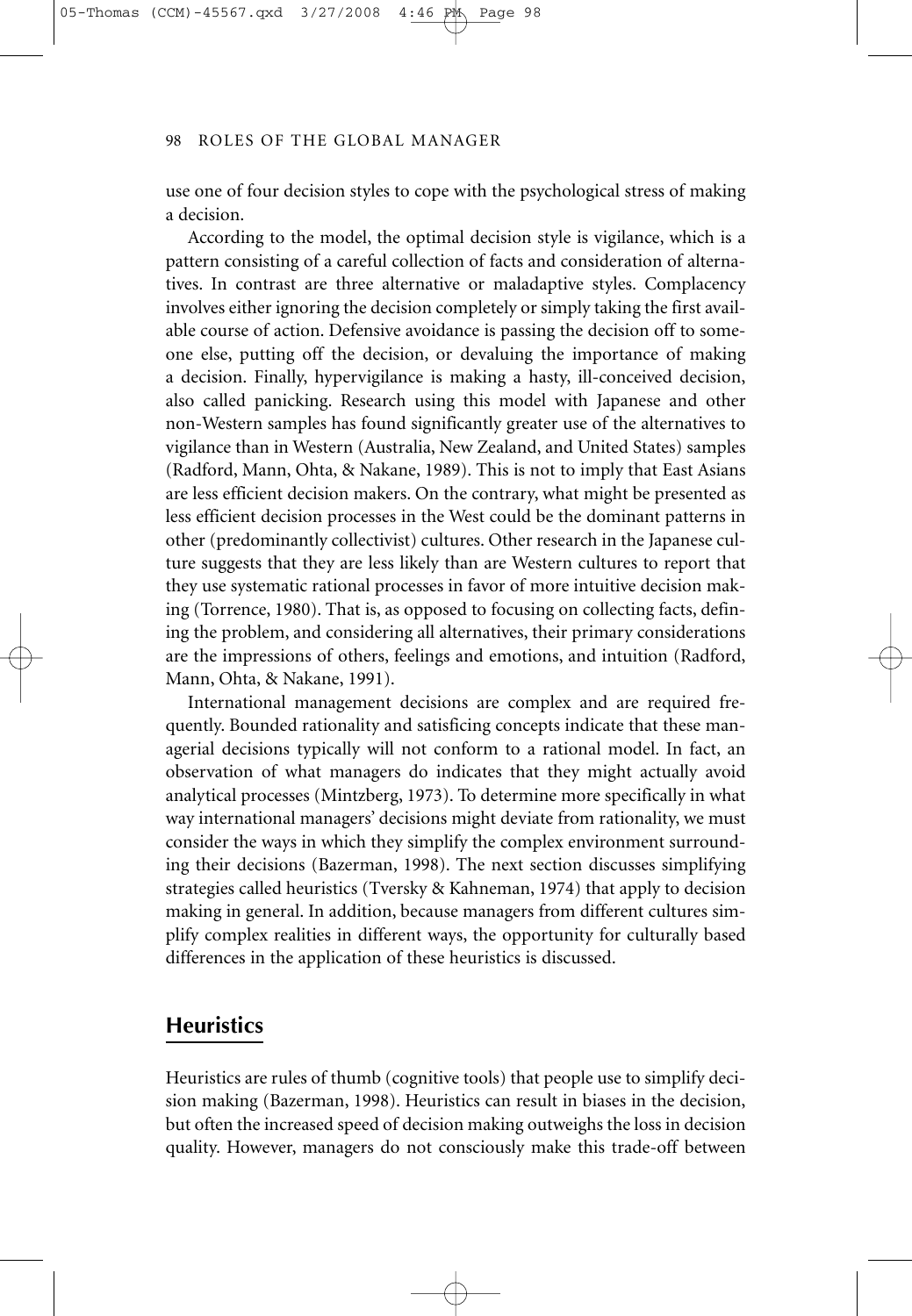decision quality and speed because they are typically unaware that they are using a heuristic. By becoming aware of the impact of heuristics, they might learn to use them to advantage. The three general heuristics that are used to simplify decision making are availability, representativeness, and anchoring and adjustment.

#### AVAILABILITY

Availability is the extent to which instances or occurrences of an event are readily available in memory. It influences managers' judgments of the frequency, probability, or likely causes of that event (Tversky & Kahneman, 1973). An event that is easily imagined or evokes emotions is more easily recalled than vague or bland events. For example, in a U.S. experiment (Russo & Shoemaker, 1989), participants said that motor vehicle accidents caused more deaths each year than stomach cancer. In fact, stomach cancer causes twice as many deaths. However, vivid and numerous media accounts of motor vehicle deaths had created a bias in the perception of the frequency of the two events.

Because the availability heuristic is based on life experiences, cultural differences in judgments that result from availability are easily suggested. For example, Thai people are likely to have much higher estimates of the worldwide death rate from being trampled by a water buffalo than are people living in the United States. That is, culturally different individuals might differ systematically in the way they apply their available recollections to larger situations outside their experience.

#### REPRESENTATIVENESS

Managers' assessment of the likelihood that an event will occur is influenced by how similar the occurrence is to their mental representation (stereotype) of similar experiences. For example, people do not enter prenuptial agreements because they do not believe that the high base rate for divorce applies to them, and they do not consider that when "four out of five dentists recommend" something, the five dentists might not be representative of the total population of dentists.

Another example of the representativeness heuristic in action involves misconceptions of chance. People often inappropriately expect that random and nonrandom events will even out. That is, after a run of bad outcomes, they believe they are due for a positive result. For example, they might believe that after they hire five poor performers, the chance that the next hire will also perform poorly is lower. In reality, of course, the outcome of a random event is independent of the outcomes of previous events, and the next person hired is just as likely to perform poorly as the previous five.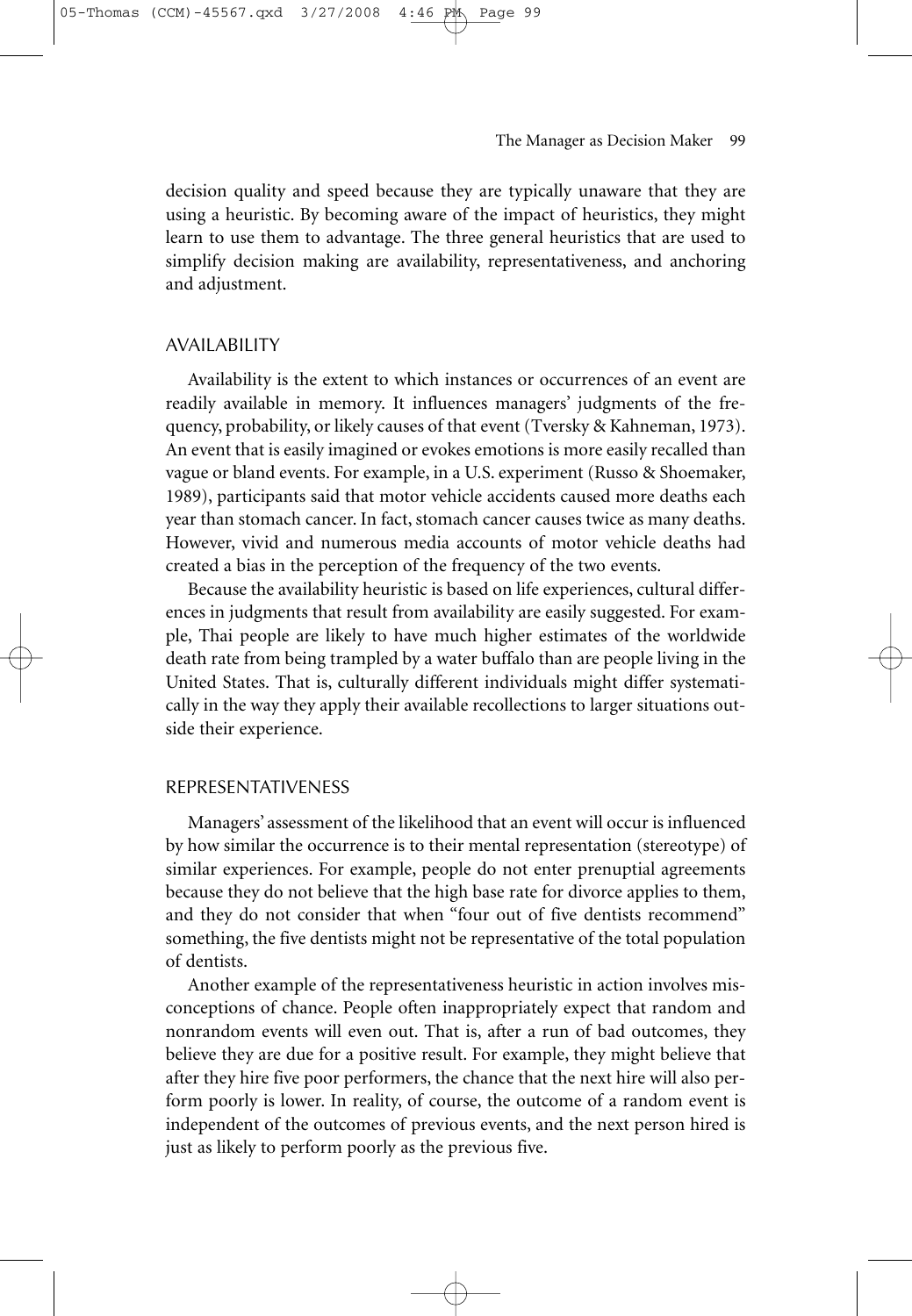An extension of this idea that has cross-cultural implications is reflected in the confidence a decision maker has in the correctness of the decision. Evidence suggests that once they have made a decision, collectivists display greater confidence in its correctness (Yates et al., 1989). This greater confidence probably is the result of the tendency of collectivists to view the world, and hence categorize decisions, in terms of perfect certainty or perfect uncertainty (Wright & Phillips, 1980). In contrast, individualists might consider more possible negative outcomes of their decision and therefore be less certain. For example, when asked to list possible reasons why their decision might be wrong, Chinese respondents produced far fewer reasons than U.S. respondents (Yates, Lee, & Shinotsuka, 1996). In a related example, Mexicans (collectivists) were more likely to escalate commitment (throw good money after bad) than Americans and had more confidence in the decision to do so (Greer & Stephens, 2001).

#### ANCHORING AND ADJUSTMENT

A manager often makes a judgment by starting from some initial point and then adjusting to yield a final decision. The initial point, or anchor, can come from the way a problem is framed, from historical factors, or from random information. Even when an anchor is absurd and people recognize it as such, their subsequent judgments are often very close to that starting point (Dawes, 1988). That is, regardless of the initial anchor point, subsequent adjustments tend to be insufficient (Tversky & Kahneman, 1974). There are numerous examples of bias resulting from anchoring and adjustment. For example, some school systems categorize children into certain performance categories at an early age. Whereas a child anchored in a low-performance group might meet expectations, another child of similar ability but anchored in a higherperformance category could be perceived as being a better performer simply because he or she was categorized as being a high performer. Similarly, a low starting salary could be an anchor that a high-performing employee has difficulty overcoming even with substantial annual increases in terms of a percentage of base salary. Both the source of an anchor and norms for adjustment might vary with cultural experience. For example, the willingness of new migrants from Hong Kong to Vancouver in the 1990s to pay far above market prices for residential property might be explained by this heuristic. The Hong Kong Chinese might have anchored their initial estimate of the cost of housing in Vancouver in their previous experience. Subsequent estimates might still have been higher than reality because of the general tendency to make an insufficient adjustment mentioned earlier and a collectivist norm for avoiding extremes in evaluations.

These three general heuristics represent ways in which managers might simplify the decision-making process. As shown, these simplifications can result in specific types of biases. When we consider cultural variation and the role it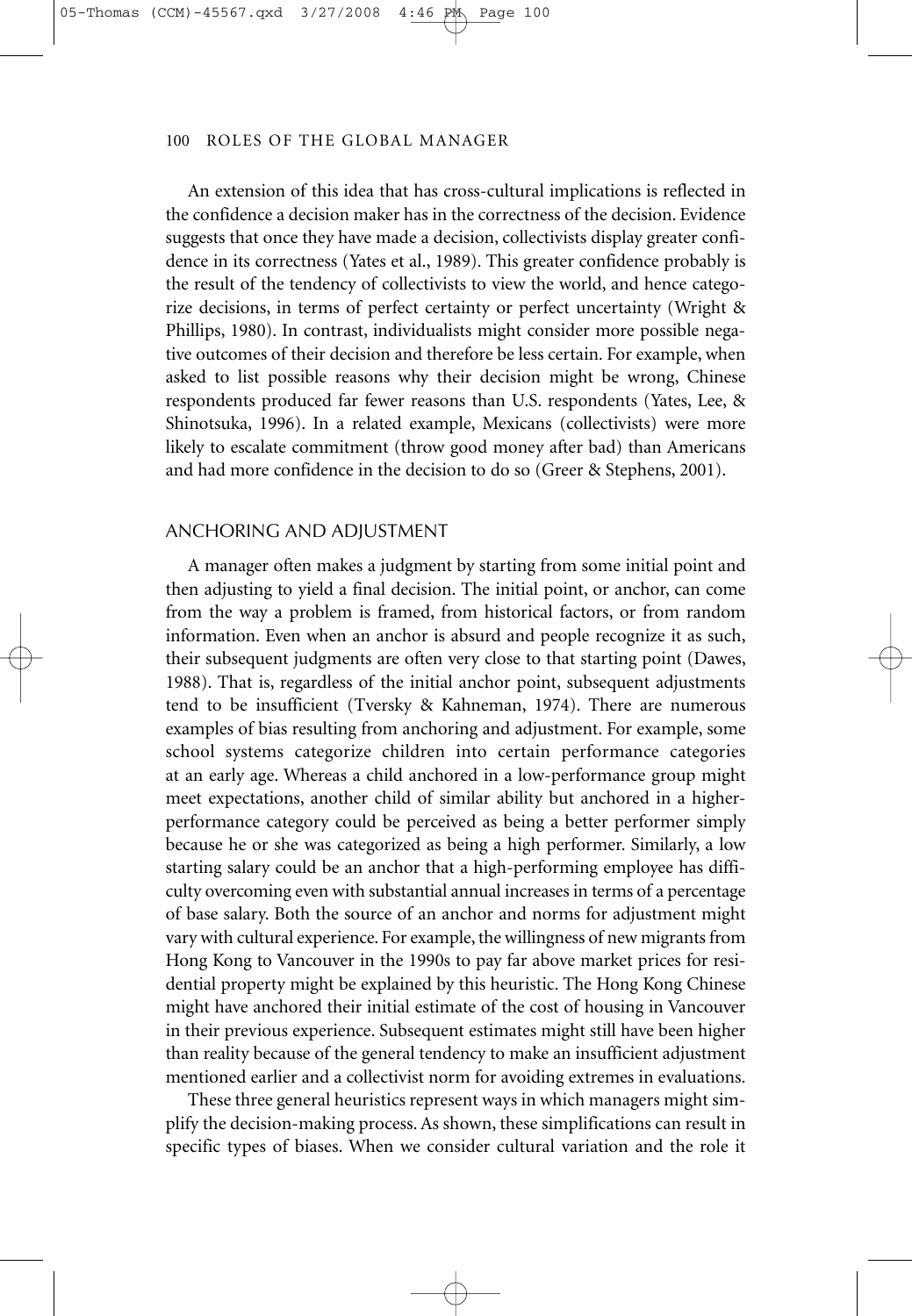plays in social cognition, we can anticipate systematic differences in how these heuristics are applied and the resulting biases. In reality, more than one of the heuristics might be used in any single decision. In addition, many other types of biases result from the use of these three heuristics or rules of thumb. However, a complete discussion of all possible effects of cognitive simplification of the decision-making process is beyond the scope of this book (see Bazerman, 1998). What is important to note is that in making decisions, managers simplify reality in predictable ways. Additionally, because managers from different cultures perceive the world differently, their subjective realities differ; therefore, so will the ways in which they simplify complex realities.

## **Motivational Biases in Decision Making**

In addition to the cognitive simplification effects previously discussed, many of the decision choices managers make can be influenced by motivational biases. Motivational biases in decision making can be based on the differences in self-concepts described in Chapter 4. First, decision makers with interdependent self-concepts should be more influenced by motives that are social or refer to others, such as deference, affiliation, nurturance, avoidance of blame, and the need to comply. An example of a culturally guided motivational difference specific to decision making is provided in a study of Brazilians (interdependent self) and people from the United States (independent self). In that study, Brazilians were more likely than U.S. people to perform and enjoy performing a behavior costly to themselves (forgoing personal benefit to visit a sick friend; Bontempo, Lobel, & Triandis, 1990). In a similar example, Indian students were found to be more likely to consider a donation of bone marrow to save someone's life to be morally required than were U.S. students (Baron & Miller, 2000).

As suggested in Chapter 4, a culturally based motivational difference might exist in the need for consistency in internal attitudes and external behavior. For example, some authors (Doi, 1986) argue that individualists such as U.S. people are much more concerned with consistency between feelings and actions than are collectivists such as the Japanese. The independence of the Japanese expressions *honne* (true feelings privately held) and *tatatmae* (the truth that is presented) reflects this lower need for people with interdependent self-concepts to reconcile the inner self with external behavior (Hall & Hall, 1987). Research has verified this more holistic reasoning approach of East Asians and their tendency to take inconsistency and contradiction for granted. For example, Koreans have been shown to be less surprised than were U.S. people when someone's behavior contradicted their expectations (Choi & Nisbett, 2000). Therefore, we should not expect judgments made by those with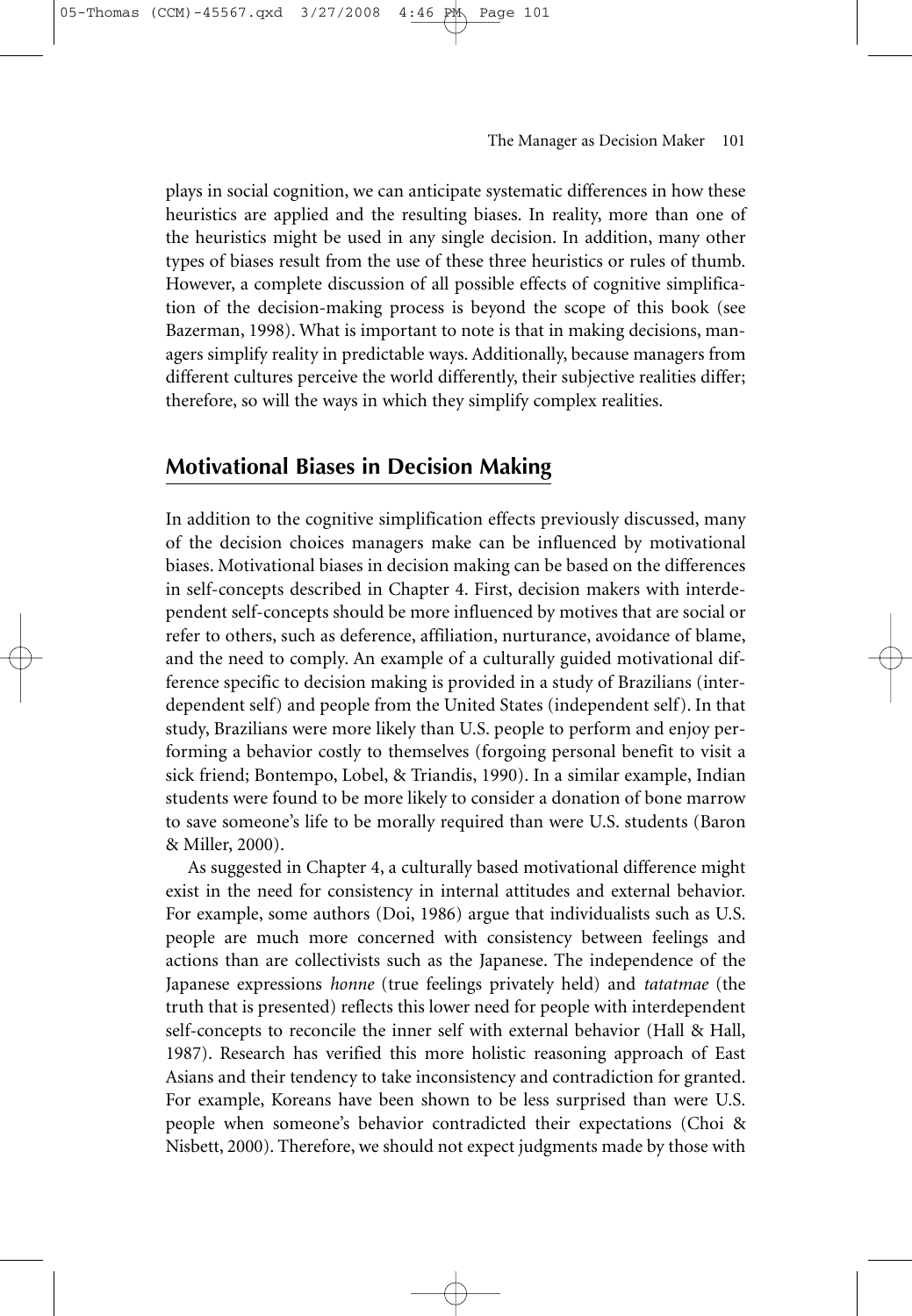interdependent self-concepts to be motivated by the same sort of cognitive consistency that drives those with independent notions of self.

A common decision bias relates to an unrealistically positive self-evaluation (Taylor, 1989). For example, studies with U.S. people (independent self) indicate that they often believe that they are far more likely to graduate at the top of their class, get a good job, obtain a high salary, or give birth to a gifted child than reality actually suggests. Research suggests that this optimism bias is stronger in people with an independent self-concept. For example, Canadians (independent self) seem to demonstrate this self-enhancing bias, whereas Japanese (interdependent self) do not (Heine & Lehman, 1995). This overoptimistic view of outcomes can be related to individual self-esteem, which is higher in those with independent self-concepts (Mann, Burnett, Radford, & Ford, 1997).

The previous section introduces several motivational biases in decision making that can vary across cultures. That is, differences in decision motives can be expected based on the decision maker's internal representation of self. Certainly, other motivational biases exist. However, what is important to recognize is that patterns of decision making that vary from a normative rational model can be the result of the culturally based motivation of the decision maker and the cognitive simplification of the process.

# **Selection and Reward Allocation Decisions**

Two common managerial decisions that are relevant in terms of cross-cultural interactions are the selection of employees and the allocation of rewards. All organizations need to recruit and select new members. Based on the previous discussion, we would expect considerable variation around the world in the procedures used to conduct this important decision-making activity. The research on selection procedures in different cultures is far from complete, but it does demonstrate systematic variation in the decision process. For example, in a survey of the selection processes of 959 companies in 20 nations, a significant pattern of similarities and differences in the selection procedures used was found (Ryan, McFarland, Baron, & Page, 1999). Table 5.1 reports the extent to which companies used a particular technique on a scale of 1 = *never* to 5 = *always or almost always.*

The variation in selection techniques is consistent with the suggestion that cultural differences influence the institutionalization of the selection process. For example, graphology (handwriting analysis) was popular only in France and was never used in many countries, and firms in Hong Kong and Singapore were the most likely to rely on family connections. Similarities also existed in that one-on-one interviews were commonly used across all the firms surveyed. This contrasts with research of only a few years ago, when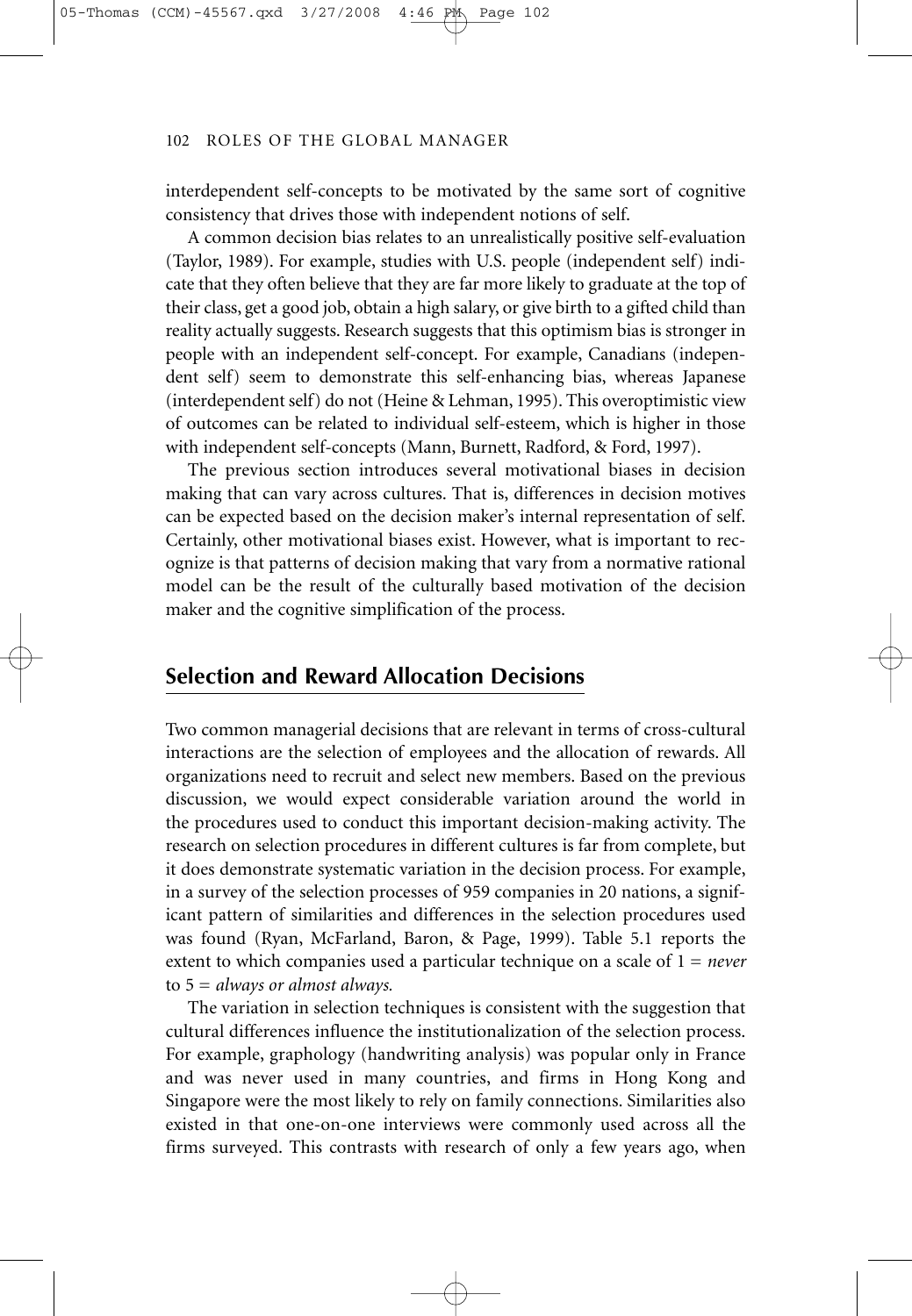| Table 5.1                 |      | Selection Meth    | nods by Country |      |         |        |      |         |      |                   |                  |      |                    |        |      |               |      |             |      |
|---------------------------|------|-------------------|-----------------|------|---------|--------|------|---------|------|-------------------|------------------|------|--------------------|--------|------|---------------|------|-------------|------|
| <b>Method</b>             |      | Australia Belgium | Canada France   |      |         | Greece | Hong | Ireland |      | Italy Netherlands | Zealand<br>$New$ |      |                    | South  |      | <b>Sweden</b> | U.K. | U.S.        | All  |
|                           |      |                   |                 |      | Germany |        | Kong |         |      |                   |                  |      | Portugal Singapore | Africa | Spin |               |      |             |      |
| Application<br>form       | 3.59 | 3.94              | 3.29            | 4.09 | 3.65    | 2.92   | 4.75 | 3.46    | 4.19 | 3.55              | 3.64             | 3.40 | 4.67               | 4.20   | 3.22 | 1.19          | 4.26 | 4.12        | 3.53 |
| Education                 | 4.21 | 3.19              | 4.31            | 4.37 | 4.47    | 4.32   | 4.50 | 4.42    | 4.08 | 4.68              | 4.33             | 4.91 | 4.33               | 4.46   | 2.43 | 4.30          | 4.32 | 4.47        | 4.26 |
| references<br>Personal    | 2.88 | 2.74              | 3.00            | 2.79 | 3.06    | 3.44   | 2.75 | 3.46    | 3.04 | 2.47              | 3.40             | 3.14 | 3.07               | 3.63   | 2.91 | 3.94          | 3.51 | 3.18        | 3.22 |
| references<br>Employer    | 4.32 | 2.64              | 4.05            | 3.32 | 2.03    | 2.30   | 3.75 | 4.53    | 2.69 | 2.72              | 4.40             | 3.14 | 3.13               | 4.09   | 2.43 | 4.49          | 4.37 | 4.02        | 3.77 |
| Certificate<br>or license | 2.52 | 3.19              | 3.05            | 2.25 | 3.33    | 2.83   | 3.88 | 3.02    | 2.38 | 4.23              | 2.66             | 4.35 | 3.47               | 3.37   | 3.52 | 1.89          | 2.83 | 2.96        | 2.95 |
| connections<br>Family     | 1.30 | 1.57              | 1.68            | 1.56 | 1.47    | 1.87   | 2.00 | 1.55    | 1.52 | 1.50              | 1.31             | 1.75 | 1.80               | 1.52   | 1.48 | 1.22          | 1.33 | 1.53        | 1.46 |
| One-to-one<br>interviews  | 3.59 | 4.70              | 4.35            | 4.85 | 4.65    | 4.92   | 3.38 | 3.34    | 4.93 | 3.78              | 4.05             | 4.77 | 4.13               | 4.72   | 4.70 | 4.84          | 3.88 | 4.78        | 4.30 |
| interviews<br>Panel       | 4.08 | 2.75              | 3.57            | 2.06 | 1.88    | 2.71   | 3.63 | 4.00    | 1.50 | 4.30              | 3.71             | 3.29 | 3.47               | 3.63   | 2.45 | 2.82          | 3.82 | 3.27        | 3.36 |
| Questionnaire             | 2.75 | 3.73              | 2.87            | 2.63 | 1.74    | 2.65   | 2.88 | 2.98    | 1.58 | 3.03              | 3.45             | 3.27 | 2.64               | 3.44   | 3.09 | 3.74          | 3.41 | 2.51        | 3.09 |
| Job trail                 | 2.05 | 3.05              | 2.33            | 2.12 | 1.56    | 2.74   | 1.57 | 2.71    | 1.48 | 3.94              | 1.59             | 3.12 | 2.00               | 2.06   | 2.57 | 1.55          | 1.87 | 2.02        | 2.20 |
| Biodata                   | 1.23 | 1.52              | 1.19            | 1.20 | 2.77    | 3.87   | 1.62 | 1.18    | 1.92 | 1.53              | 1.35             | 2.29 | 1.80               | 1.41   | 1.68 | 1.59          | 1.23 | 1.21        | 1.52 |
| ability test<br>Cognitive | 2.39 | 3.85              | 2.59            | 2.29 | 1.90    | 2.54   | 1.83 | 2.79    | 1.33 | 3.76              | 3.37             | 3.27 | 2.83               | 3.25   | 3.75 | 2.86          | 3.08 | 2.09        | 2.98 |
|                           |      |                   |                 |      |         |        |      |         |      |                   |                  |      |                    |        |      |               |      | (Continued, |      |

€

103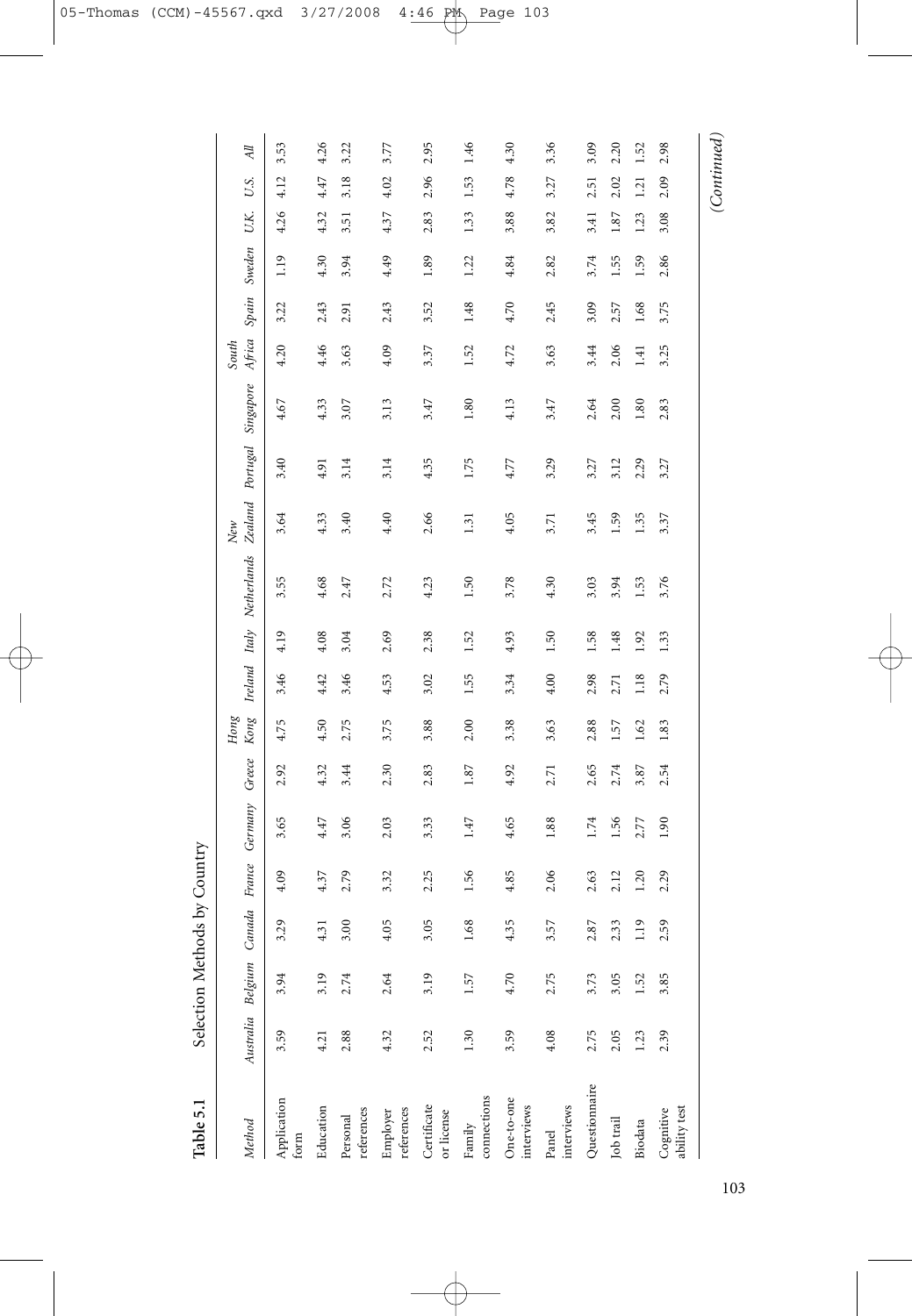| ۱      |  |
|--------|--|
| ï<br>į |  |

| <b>Method</b>               | Australia Belgium |      | Canada | France | Germany | GreeC | Kong<br>$Hong$ | Ireland |       | Italy Netherlands | Zealand<br>New | Portugal | Singapore | Africa<br>South | Spain | <b>Sweden</b> | U.K. | U.S. | All  |
|-----------------------------|-------------------|------|--------|--------|---------|-------|----------------|---------|-------|-------------------|----------------|----------|-----------|-----------------|-------|---------------|------|------|------|
| ability test<br>Physical    | 1.40              | 1.04 | 1.27   | 1.29   | 1.00    | 1.08  | 1.17           | 1.15    | 1.00  | 1.61              | 1.12           | 1.69     | 1.17      | 1.26            | 1.00  | 1.17          | 1.18 | 1.21 | 1.22 |
| language test<br>Foreign    | $\Xi$             | 3.02 | 1.67   | 2.79   | 1.60    | 2.85  | 2.83           | 1.58    | 1.67  | 1.62              | 1.19           | 2.36     | 1.00      | 1.33            | 3.07  | 2.18          | 1.37 | 1.21 | 1.75 |
| Work sample                 | 1.89              | 1.40 | 1.80   | 1.50   | 1.50    | 1.79  | 1.83           | 1.39    | 00.1  | 1.32              | 1.49           | 1.69     | 1.67      | 1.71            | 2.15  | 1.22          | 1.84 | 1.40 | 1.59 |
| Personality<br>test         | 2.56              | 3.75 | 2.78   | 3.42   | 1.70    | 3.14  | 2.50           | 3.17    | 1.86  | 3.29              | 3.59           | 3.00     | 2.67      | 3.66            | 4.43  | 3.68          | 3.46 | 1.62 | 3.21 |
| Honesty test                | 1.16              | 1.60 | 1.52   | 1.00   | 1.00    | 1.85  | 1.33           | 1.04    | 1.00  | 1.69              | 1.20           | 1.92     | 1.67      | 1.62            | 2.21  | $\Xi$         | 1.12 | 1.09 | 1.33 |
| interest test<br>Vocational | 1.51              | 1.98 | 1.76   | 2.33   | 1.40    | 2.29  | 1.50           | 1.07    | 0.01  | 1.65              | 1.54           | 2.62     | 1.33      | 1.73            | 2.33  | 1.53          | 1.33 | 1.15 | 1.61 |
| Simulation<br>exercise      | 1.58              | 2.73 | 2.58   | 1.82   | 1.70    | 1.85  | 1.50           | 1.44    | 1.57  | 2.82              | 1.89           | 2.57     | 1.33      | 2.66            | 2.15  | 1.72          | 2.52 | 1.82 | 2.14 |
| judgment test<br>Situation  | 1.35              | 2.16 | 2.30   | 1.33   | 1.50    | 1.15  | 3.00           | 1.31    | 1.00  | 1.82              | 1.57           | 2.23     | 1.67      | 1.94            | 2.33  | 1.64          | 1.85 | 1.71 | 1.78 |
| Video-based<br>test         | 1.10              | 1.33 | 1.15   | 1.06   | 1.00    | 1.15  | 1.17           | 1.00    | 1.00  | 1.55              | 1.07           | 2.00     | 1.00      | 1.30            | 1.33  | 1.19          | 1.18 | 1.26 | 1.20 |
| techniques<br>Projective    | 1.12              | 1.33 | 1.33   | 1.69   | 1.00    | 1.00  | 1.00           | 1.00    | 1.00  | 1.68              | 1.13           | 2.60     | 1.00      | 1.73            | 1.69  | 1.77          | 1.12 | 1.03 | 1.32 |
| Drug tests                  | 1.34              | 1.08 | 1.55   | 1.18   | 1.18    | 1.15  | 1.17           | 1.32    | 0.001 | 1.06              | 1.13           | 1.93     | 1.00      | 1.58            | 1.00  | 1.93          | 1.35 | 2.21 | 1.41 |
| Medical<br>screen           | 3.34              | 3.50 | 2.63   | 1.76   | 4.45    | 2.36  | 3.67           | 4.31    | 2.33  | 4.18              | 1.95           | 4.14     | 3.33      | 3.77            | 3.54  | 3.26          | 3.91 | 2.26 | 3.18 |
| Graphology                  | $1.07\,$          | 1.56 | 1.00   | 3.26   | 1.00    | 1.21  | 1.00           | 1.00    | 1.00  | 1.24              | 1.02           | 1.00     | 1.00      | 1.45            | 1.75  | 1.27          | 1.10 | 1.09 | 1.25 |

 $\oplus$ 

NOTE: Scores are mean responses on a 5-point scale anchored by 1 = *never use* and 5 = *always use.*

NOTE: Scores are mean responses on a 5-point scale andhored by  $1$  = never use and  $5$  = always use.

05-Thomas (CCM)-45567.qxd 3/27/2008 4:46 PM Page 104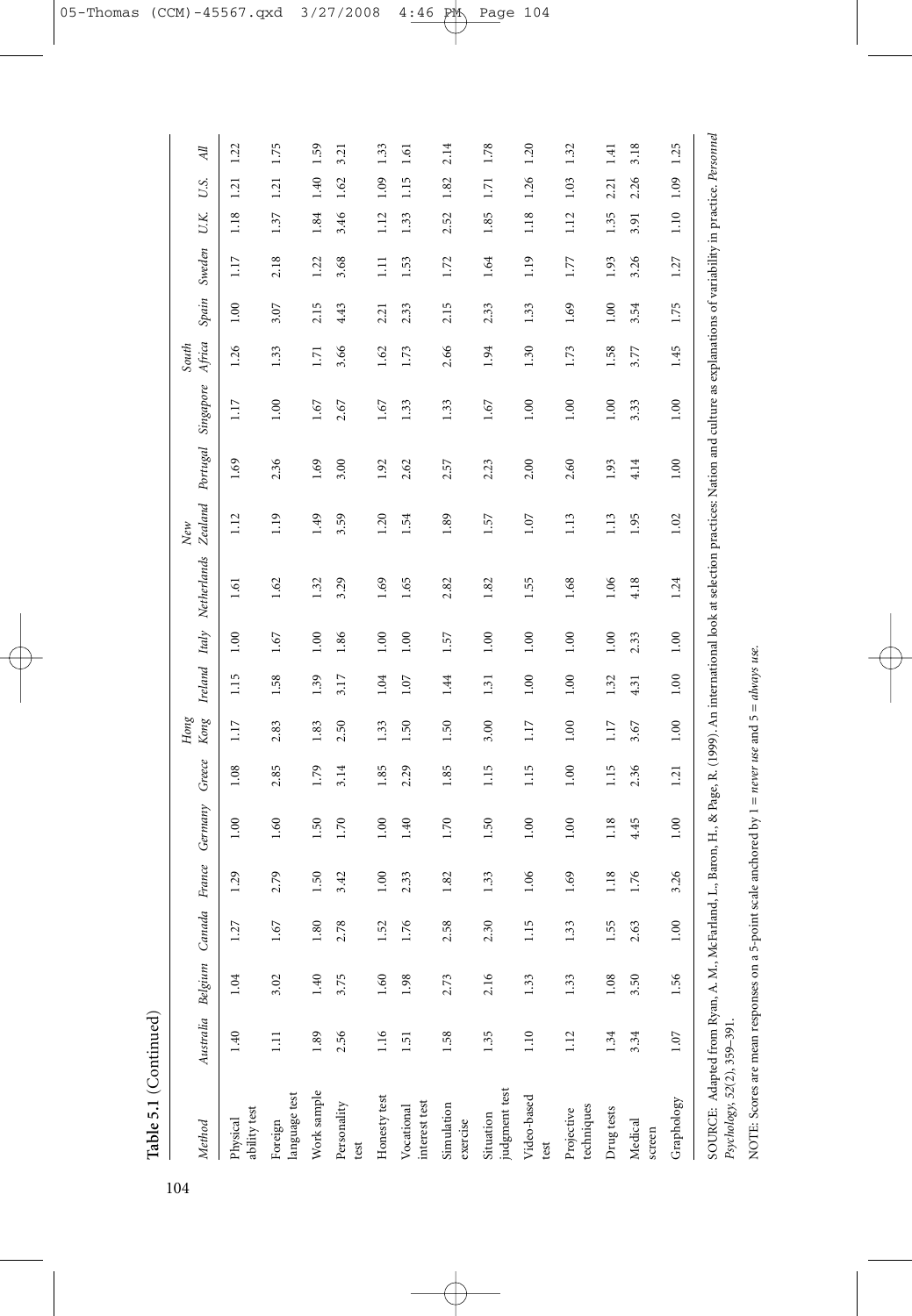Chinese firms rarely reported using interviews for selection purposes (Huo & Von Glinow, 1995), with more important selection criteria being the institution from which the person graduated or his or her home province (Redding, Norman, & Schlander, 1994). Despite some convergence toward common practices, an examination of the selection processes in 10 countries using the Best International Human Resource Practices Survey found more differences than similarities in the practices used (Huo, Huang, & Napier, 2002). Thus, it seems that considerable variability continues to exist in the selection decision across cultures.

Related to the selection decision is the development of a potentially qualified pool of applicants from which to choose. Again, cultural variation in the specifications of job requirements used in recruiting candidates is evident. For example, in an analysis of hundreds of newspaper advertisements in eight European countries, 80% of the ads in Scandinavian countries (Sweden, Norway, and Denmark) emphasized the interpersonal skills required, whereas in Germany and the United Kingdom, the percentage was 65%, and in France, Italy, and Spain it was 50%. Ads in France, Italy, and Spain emphasized a particular age as a requirement. In the more egalitarian Scandinavian countries, the interpersonal skills needed for collaboration were most important, whereas in higher power distance countries age was more important. These examples provide evidence of cultural differences in both the processes used in the selection decision and the criteria that are most important in the decision.

Another key decision in the management of international organizations is reward allocation. A substantial number of studies have examined reward allocation decisions, and most of these dealt with differences in perceptions of fairness by individualists and collectivists in relation to in-groups and out-groups, but many of these studies may have ignored important contextual factors (Leung, 1997). Recently, it has been recognized that power distance (verticality) or hierarchy may be the best predictor of differences across cultures in reward allocation (Fischer & Smith, 2003).

Reward allocation criteria include equity, equality, need, and seniority. Cultural differences appear to exist in the fairness associated with each of these decision criteria. In hierarchical societies (high power distance), there is a strong preference for equity over equality (Fischer & Smith, 2003). Also, the emphasis on harmony in collectivist cultures suggests that fairness might be perceived to result from equality as opposed to equity in reward allocation. In general, individualists seem to prefer reward allocations based on equity, and collectivists prefer more equal distributions (Kim, Park, & Suzuki, 1990; Leung & Bond, 1982). However, for individualists this preference might be moderated by the expectation of future interaction between work group members (Elliott & Meeker, 1984). In addition, the preference of collectivists for equality rather than equity in reward allocation is affected by whether the reward is to be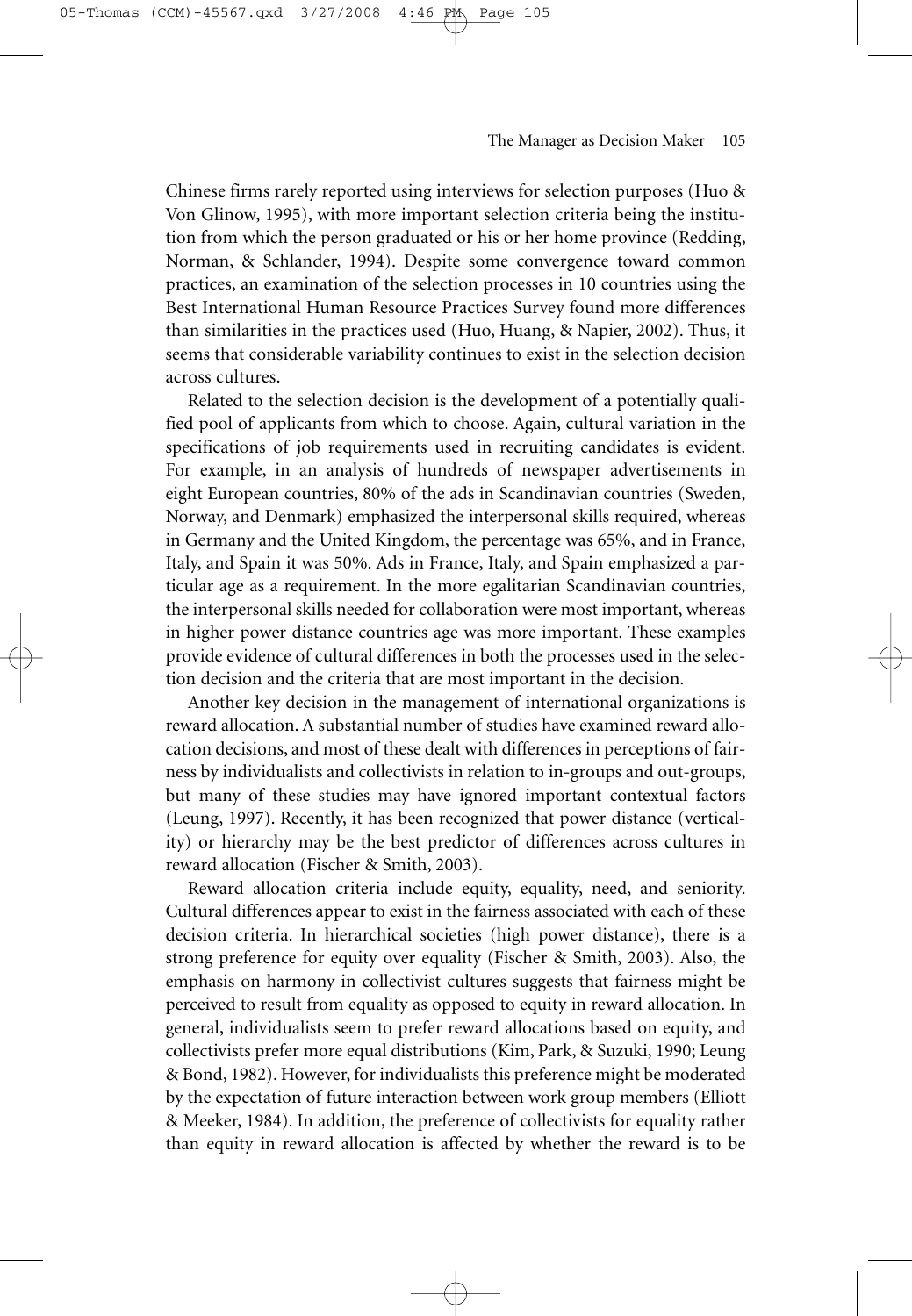received by an in-group or out-group member. For example, when allocating rewards to in-group members, Chinese used an equality norm, whereas U.S. people used an equity norm. However, when the allocation was made to outgroup members, Chinese adhered more closely to an equity norm than did U.S. people (Leung & Bond, 1984). Collectivists also show a higher propensity to allocate rewards according to need than do individualists (Berman, Murphy-Berman, & Singh, 1985). When present, need seems to override other preferences for reward distribution in all cultures; however, this effect is more pronounced for collectivists. Cultural differences in reward allocation based on seniority also exist. Collectivist logic suggests that this group might be more prone than individualists to see reward allocation based on seniority as fair. In general, this relationship seems to be true (C. Chen, 1995) and is more pronounced, as would be expected, for vertical collectivists (Chen, Meindl, & Hunt, 1997). However, it is possible that gender roles specific to a given culture might influence the extent to which a seniority norm for reward allocation is invoked. For example, in one study, male subjects in Taiwan were more likely to use seniority to allocate rewards, whereas in the United States, female subjects used this norm (Rusbult, Insko, & Lin, 1993).

It is important to consider that societal-level cultural and economic factors, as well as organizational norms, influence reward allocation in organizations. For example, a study across five countries (Fischer et al., 2007) reported that reliance on an equality norm for reward allocation was predicted by organization factors, and reliance on need was predicted by the unemployment rate and the societal value of embeddedness (see Chapter 3). And the perceived fairness of a reward allocation strategy can be affected by a number of factors, including the status of the person making the reward allocation.

In summary, both selection decisions and reward allocation decisions vary across cultures in a systematic fashion. Much of what we know about this variability relies on the cultural dimensions of individualism and collectivism or power distance (verticality) for explanation. Although relying on this limited evidence is far from satisfactory, it does point out that we must be very careful in trying to apply decision models based on Western modes of thought to non-Western cultures.

# **Ethical Dilemmas in Decision Making**

Increasingly, managers around the world are recognizing the ethical dimension of their decisions. Although they generally agree that sound ethics is good for business, they are very skeptical about what they and their peers actually do and about the existence of unethical practices in their industry (Brenner & Molander, 1977). The decisions international managers make cross cultural and geographic boundaries. In the process, the consensus about what is morally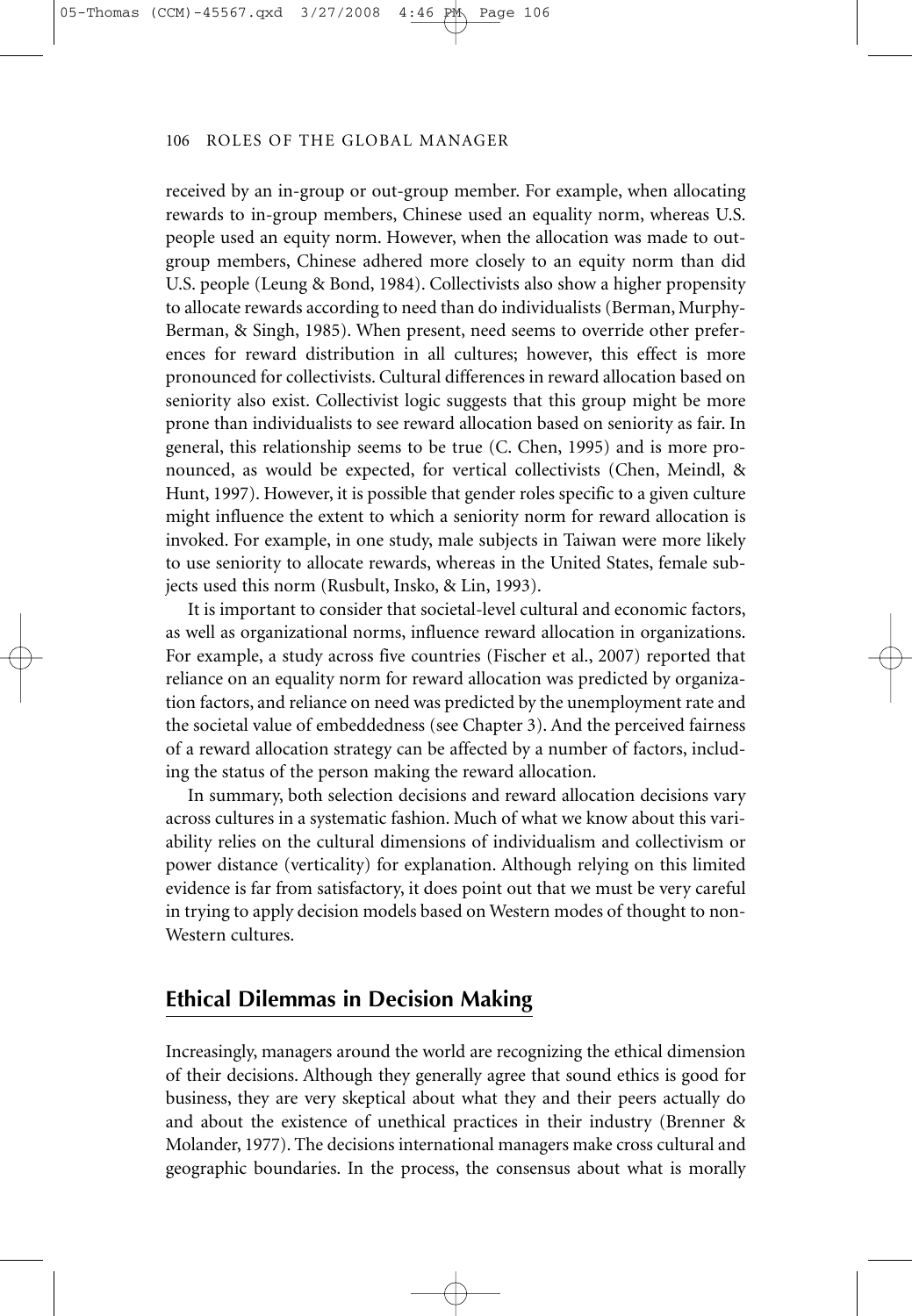correct erodes in the face of differing values and norms. For example, payments that are considered bribes in the United States can be viewed as a perfectly acceptable business practice in some other cultures. Discrimination in employment against women that is reprehensible in one culture is a normal expression of gender-based roles in another. The study of ethical decision making, like decision making in general, has resulted in both normative or prescriptive models and descriptive models. However, because managers are reluctant to have their ethics directly observed or measured, empirical tests are rare. This section outlines the common normative frameworks or moral philosophies for ethical decision making. Then it presents a descriptive model based on the cognitive moral development of managers that provides for the effect of culture.

#### MORAL PHILOSOPHIES

A moral philosophy is a set of principles used to decide what is right or wrong (Ferrell & Fraedrich, 1994). Managers can be guided by one of several moral philosophies when making decisions that present an ethical dilemma. The main categories of moral philosophies that are relevant to international management decisions are teleology or consequential models, deontology or rule-based models, and cultural relativism.

#### *Consequential Models*

Consequential models focus on the outcomes or consequences of a decision to determine whether the decision is ethical. A key precept of this principle as a guide for decision making is utilitarianism (Mill, 1863). Utilitarianism is the moral doctrine that we should always act to produce the greatest possible balance of good over harm for everyone affected by our decision (Shaw, 1996). Selecting a decision that considers the interests and maximizes the utility for all individuals and groups affected by a decision is extremely difficult. It becomes even more difficult when the stakeholders affected by a decision have culturally different values and attitudes.

Some philosophers (called rule utilitarians, in contrast to act utilitarians, described previously) espouse the view that, if followed, general moral rules (e.g., religious norms) will maximize the benefits to all and can be used as a shortcut to the complexity of evaluating the utility of each decision (Shaw, 1996). That is, they are guided by the belief that some types of behavior (e.g., refraining from excess profits) will *always* maximize the utility of everyone involved.

#### *Deontological or Rule-Based Models*

Deontological principles hold that human beings have certain fundamental rights and that a sense of duty to uphold these rights is the basis of ethical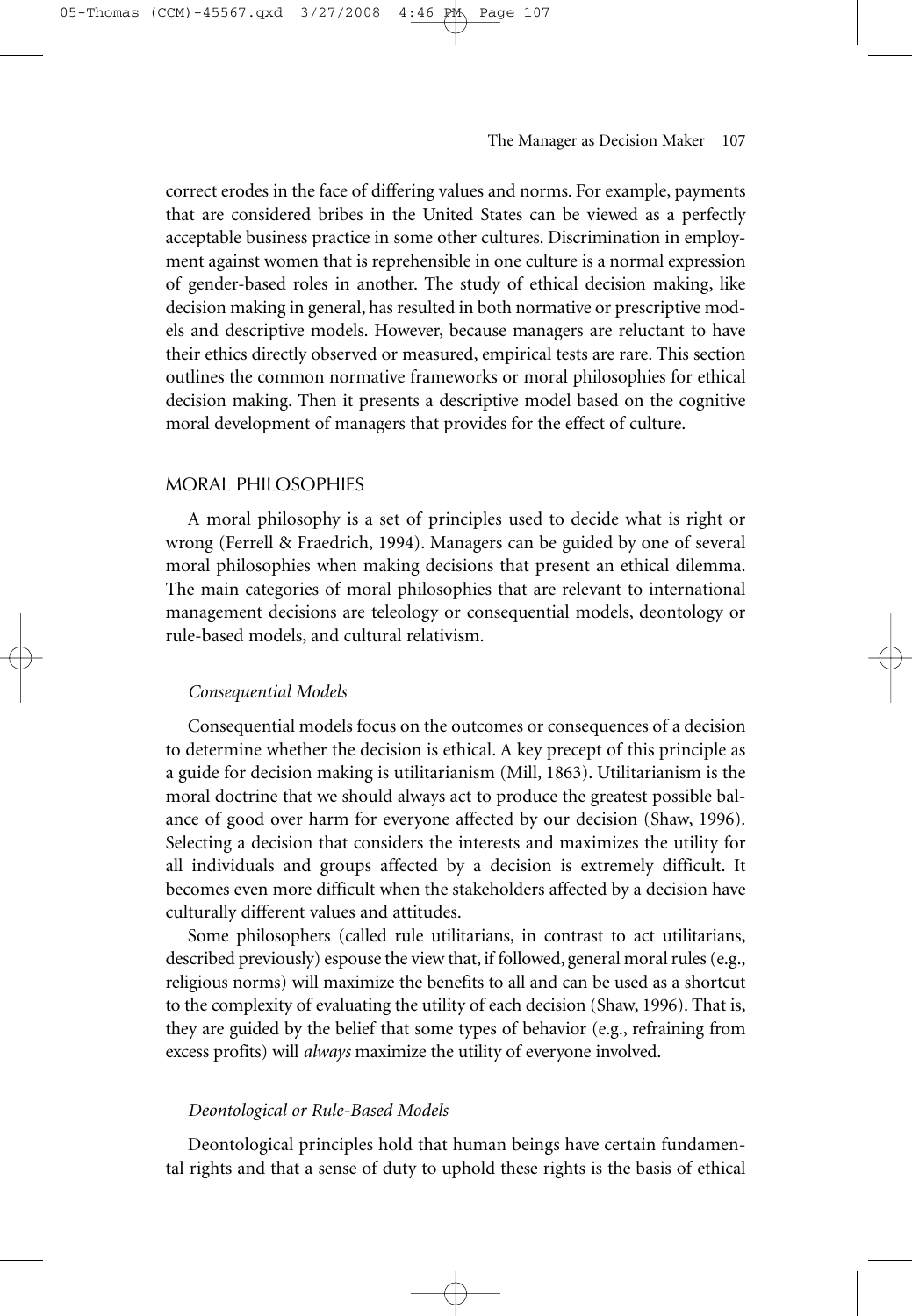decision making rather than a concern for consequences (Borchert & Stewart, 1986). One of the best known of these rule-based approaches is the categorical imperative of Immanuel Kant (1724–1804). Essentially, the categorical imperative asserts that individuals have the right to be treated as an entity unto themselves and not simply as a means to an end. Unlike utilitarianism, deontology argues that some behaviors exist that are never moral even though they maximize utility. An obvious difficulty with rule-based normative approaches to decision making is achieving wide consensus on which rules (whose values) to base fundamental rights on (Donaldson, 1989). Despite this difficulty, a number of transnational corporate codes have been promulgated that attempt to codify a set of universal guidelines for international managers. By reducing these transnational codes to their key common elements, one can develop guidelines for ethical practices that have some degree of cross-national acceptance (Frederick, 1991). Box 5.3 presents examples of these guidelines that refer to business operations as well as to basic human rights and fundamental freedoms.

#### **Box 5.3** Normative Corporate Guidelines

#### **Employment Practices and Policies**

MNCs [multinational corporations] should not contravene the manpower policies of host nations (ILO);

MNCs should respect the right of employees to join trade unions and to bargain collectively (ILO, OECD, UDHR);

MNCs should develop nondiscriminatory employment policies and promote equal job opportunities (ILO, OECD, UDHR);

MNCs should provide equal pay for equal work (ILO, UDHR);

MNCs should give advance notice of changes in operations, especially plant closings, and mitigate the adverse effects of these changes (ILO, OECD);

MNCs should provide favorable work conditions, limited working hours, holidays with pay, and protection against unemployment (UDHR);

MNCs should promote job stability and job security, avoiding arbitrary dismissals and providing severance pay for those unemployed (ILO, UDHR);

MNCs should respect local host-country job standards and upgrade the local labor force through training (ILO, OECD);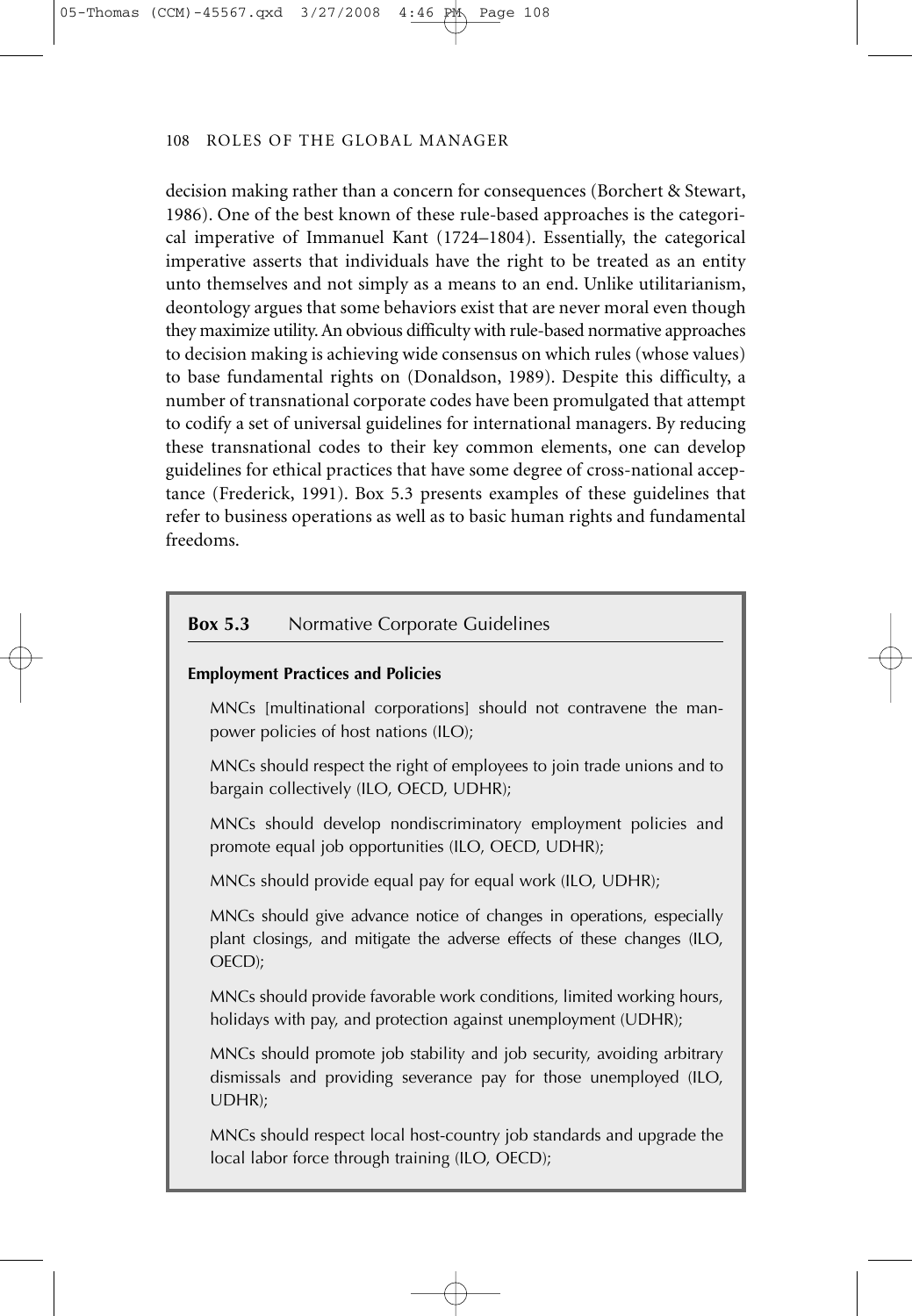MNCs should adopt adequate health and safety standards for employees and grant them the right to know about job-related health hazards (ILO);

MNCs should, minimally, pay basic living wages to employees (ILO, UDHR);

MNCs' operations should benefit lower-income groups of the host nation (ILO); and

MNCs should balance job opportunities, work conditions, job training, and living conditions among migrant workers and host-country nationals (Helsinki).

#### **Consumer Protection**

MNCs should respect host-country laws and policies regarding the protection of consumers (OECD, TNC Code) and

MNCs should safeguard the health and safety of consumers by various disclosures, safe packaging, proper labelling, and accurate advertising (TNC Code).

#### **Environmental Protection**

MNCs should respect host-country laws, goals, and priorities concerning protection of the environment (OECD, INC Code, Helsinki);

MNCs should preserve ecological balance, protect the environment, adopt preventive measures to avoid environmental harm, and rehabilitate environments damaged by operations (OECD, TNC Code, Helsinki);

MNCs should disclose likely environmental harms and minimize risks of accidents that could cause environmental damage (OECD, TNC Code);

MNCs should promote the development of international environmental standards (INC Code, Helsinki);

MNCs should control specific operations that contribute to pollution of air, water, and soils (Helsinki); and

MNCs should develop and use technology that can monitor, protect, and enhance the environment (OECD, Helsinki).

#### **Political Payments and Involvement**

MNCs should not pay bribes nor make improper payments to public officials (OECD, TNC Code);

MNCs should avoid improper or illegal involvement or interference in the internal politics of host countries (OECD, TNC Code); and

MNCs should not interfere in intergovernmental relations (TNC Code).

*(Continued)*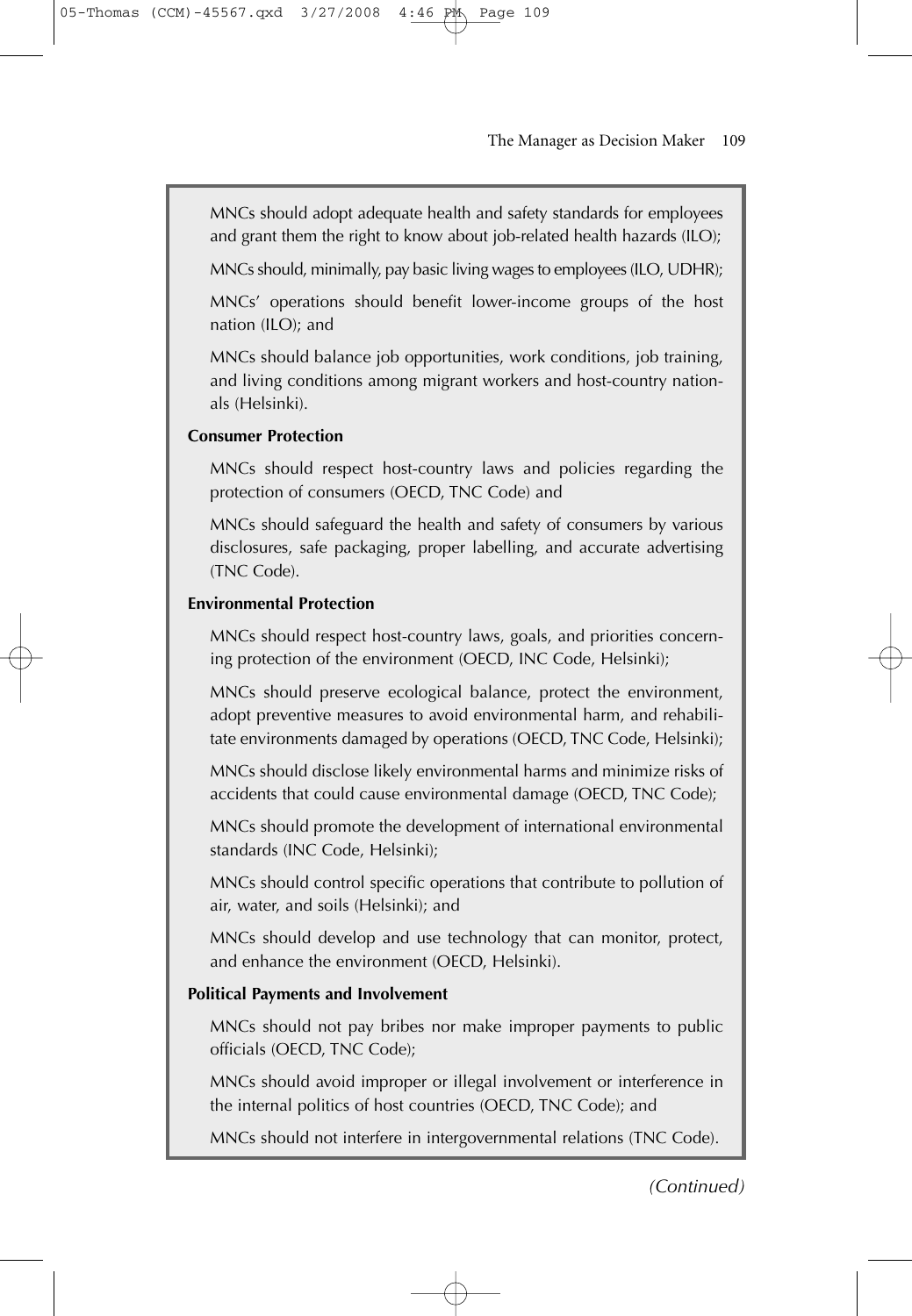#### (Continued)

#### **Basic Human Rights and Fundamental Freedoms**

MNCs should respect the rights of all persons to life, liberty, security of person, and privacy (UDHR, ECHR, Helsinki, ILO, TNC Code);

MNCs should respect the rights of all persons to equal protection of the law, work, choice of job, just and favorable work conditions, and protection against unemployment and discrimination (UDHR, Helsinki, ILO, TNC Code);

MNCs should respect all persons' freedom of thought, conscience, religion, opinion and expression, communication, peaceful assembly and association, and movement and residence within each state (UDHR, ECHR, Helsinki, ILO, TNC Code);

The United Nations Universal Declaration of Human Rights (UDHR) (1948);

The European Convention on Human Rights (ECHR) (1950);

The Helsinki Final Act (Helsinki) (1975);

The OECD Guidelines for Multinational Enterprises (OECD) (1976);

The International Labor Office Tripartite Declaration of Principles Concerning Multinational Enterprises and Social Policy (ILO) (1977); and

The United Nations Code of Conduct on Transnational Corporations (TNC Code) (not yet completed nor promulgated but originating in 1972).

SOURCE: From Frederick, W. C. (1991). The Moral Authority of Transnational Corporate Codes. *Journal of Business Ethics, 10,* 166–167. Reprinted with kind permission from Kluwer Academic Publishers.

It might be possible to gain universal acceptance for a set of fundamental rights if they protect something of great importance in all cultures, if they are under continuous threat, and if all cultures can absorb the cost of protecting them (Donaldson, 1989). However, some research suggests that national culture affects the preference of individuals for consequential versus deontological or rule-based principles in ethical decision making. For example, a comparison of seven countries found a preference for consequential principles in the United States and Australia as compared to Eastern European and Asian countries (Jackson, 2000). More important, perhaps, is that managers in different cultures can subscribe to the same moral philosophy (e.g., utilitarianism or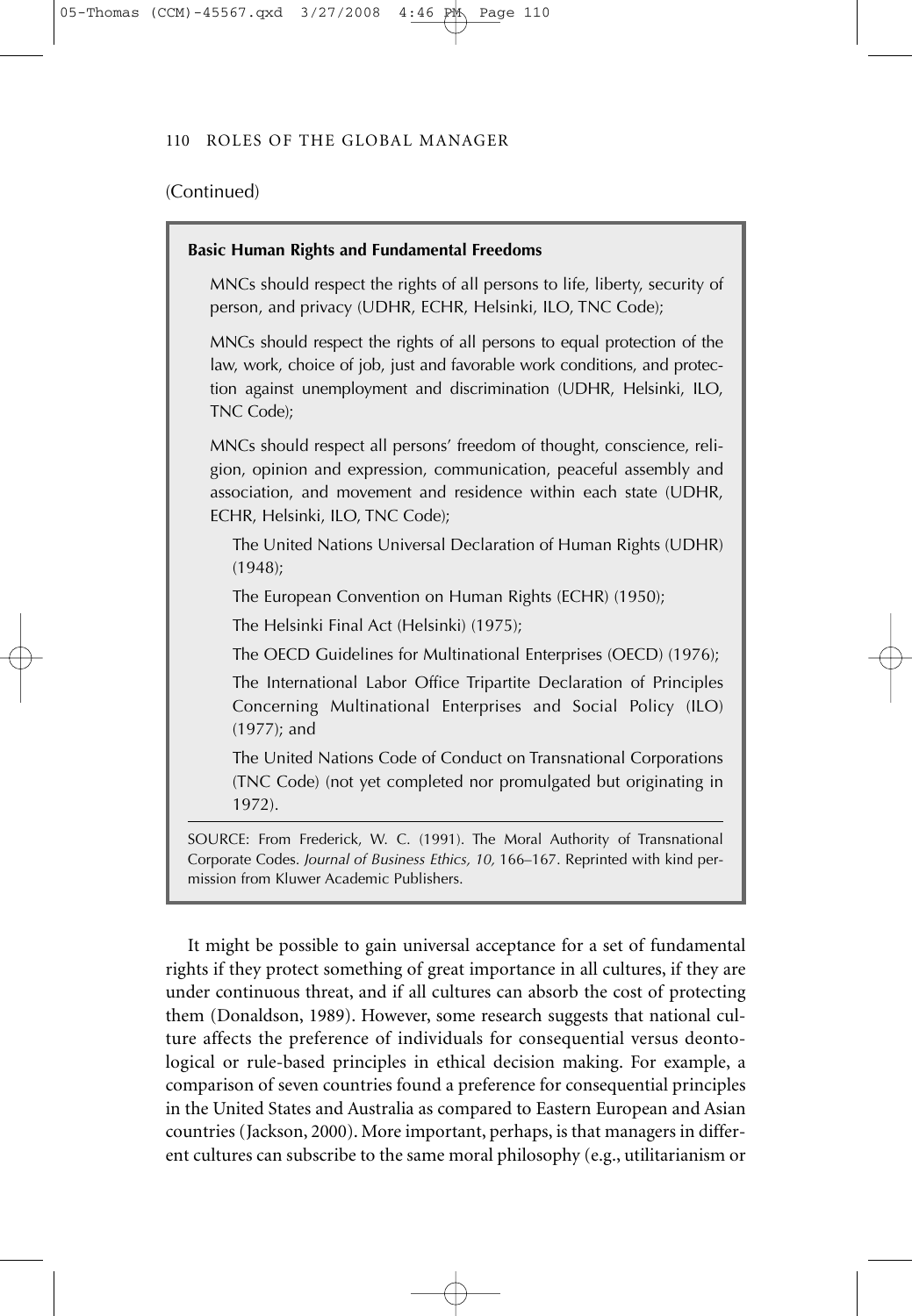fundamental rights) but still choose to behave in ways that are very different (Phatak & Habib, 1998). This is the problem of cultural relativism.

#### *Cultural Relativism*

In cultural relativism, moral concepts are legitimate only to the extent that they reflect the habits and attitudes of a given culture (Donaldson, 1989). That is, ethical standards are specific to a particular culture, and any cross-cultural comparison is meaningless. What is considered unethical in one culture might be quite acceptable in another, even though the same moral principle is being adhered to. An example of cultural relativism in a selection decision is demonstrated in Box 5.4.

#### **Box 5.4** Cultural Relativism in a Selection Decision

*Moral principle:* Attributes of individuals must not be used for differential treatment of the individuals unless they are clearly connected to the goals and tasks required.

*Indian manager:* I must hire people whom I know or who belong to my network of friends and relatives because I can trust them to be dependable employees.

*American manager:* I must hire the best person for the job regardless of class, race, religion, gender, or national origin.

SOURCE: Adapted from Phatak, A., & Habib, M. (1998). How should managers treat ethics in international business? *Thunderbird International Business Review, 40*(2), 101–117.

Cultural relativism implies that one should not impose one's own ethical or moral standards on others (a practice particularly characteristic of individualists, according to Triandis [1995]) and that international decisions should be evaluated in the context of differences in legal, political, and cultural systems. However, it also leaves open the opportunity to attribute a wide range of behavior to cultural norms. The use of child labor in Myanmar and China (Beaver, 1995) and discrimination against women in Japan and Saudi Arabia (Mayer & Cava, 1993) are just two examples of conduct that is attributed to cultural relativism. To adopt the concept of cultural relativism in its entirety declares the international decision arena a *moral-free zone* where anything goes (Donaldson, 1989).

For cultural relativism to hold up as a normative model, we must declare that even the most hideous or reprehensible behavior is not objectively wrong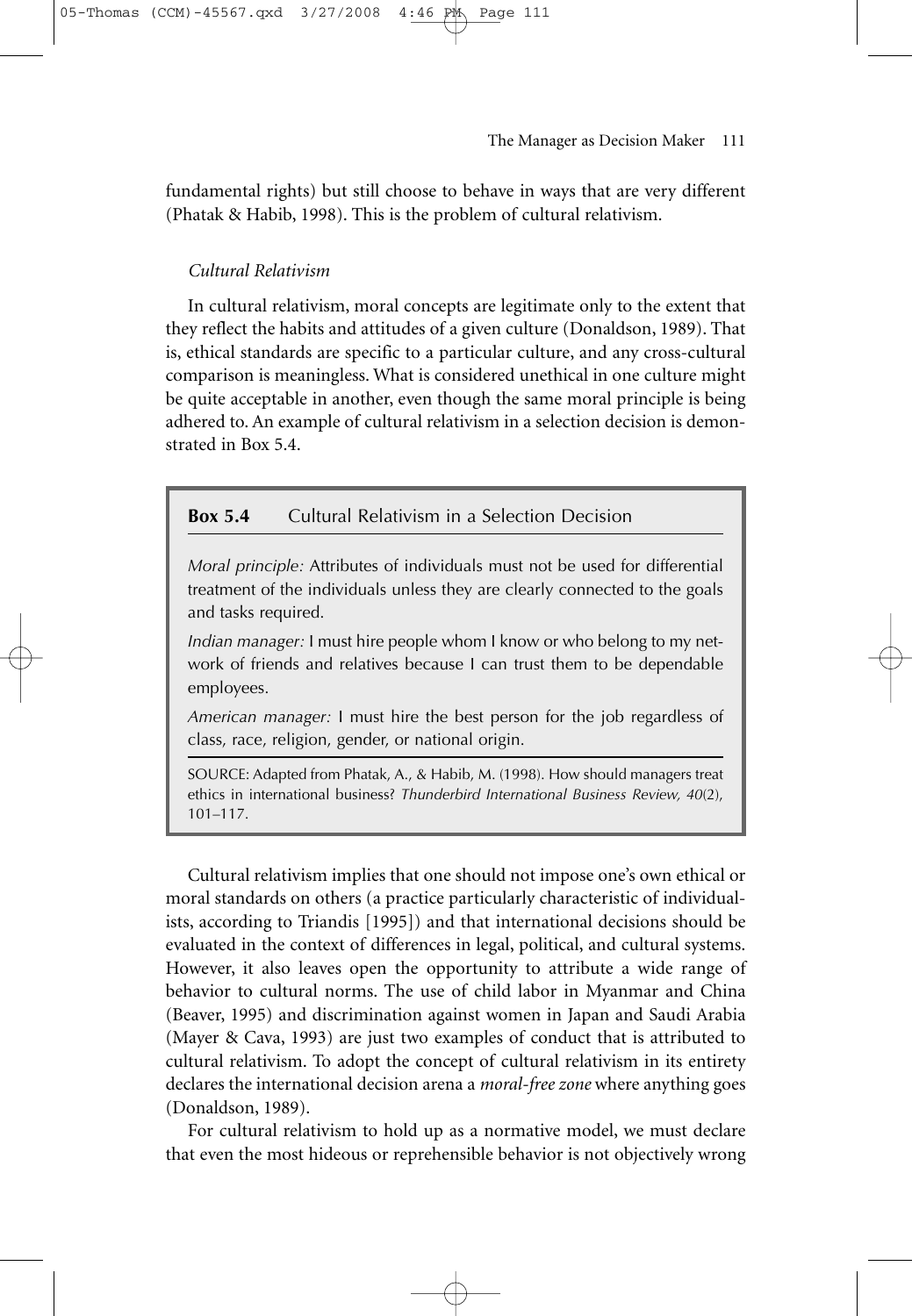but depends on how a culture defines *wrong.* However, most of us can imagine acts that we cannot defend in terms of variation in cultural practice. This gives rise to so-called hypernorms, which reflect principles so fundamental to human existence that they transcend religious, philosophical, or cultural differences (Donaldson & Dunfee, 1994).

These prescriptive or normative models suggest how one should behave in making an ethical decision. However, like all prescriptive models, they tell us little about how managers actually behave (Fritzsche & Becker, 1984). The development of descriptive ethical decision-making models has lagged these prescriptive models. However, one approach that shows promise because it allows for both cultural and situational influence is the idea of stages of cognitive moral development.

#### COGNITIVE MORAL DEVELOPMENT

Cognitive moral development is an approach to understanding ethical decision making that focuses on the mental determination of right and wrong based on values and social judgments (Kohlberg, 1984). It is particularly appropriate in understanding managers' responses to ethical dilemmas across cultures. This model suggests that all people pass through stages of moral development and that ethical behavior can be understood by identifying a person's level of moral maturity. As shown in Table 5.2, the six stages of development make up three distinctive levels.

Stages in the model relate to age-based stages in human development. That is, in general, children under the age of 9 are at Level One, adolescents and most adults plateau at Level Two, and only a small percentage of people reach Level Three. Level Three is the stage at which people will accept society's rules only if they agree with the moral foundation on which the rules are based (Kohlberg, 1984). However, level of moral development is not exclusively age based and has been found to be related to intelligence, level of education, work experience (Colby, Kohlberg, Gibbs, & Lieberman, 1983), and degree of ethical training (Penn & Collier, 1985). That is, as individuals' cognitive process of moral decision making becomes more complex, they progress to higher stages of moral development. The existence of cognitive development stages has been tested with participants of both sexes, from a range of social classes, and in a number of cultures. There is some evidence that culture is related to moral reasoning as conceived by Kohlberg, because the model rests on an expanding awareness of the impact of decisions on the individual, the in-group, and society (Colby & Kohlberg, 1987). For example, Triandis (1995) suggests that Stage Two is a type of primitive individualism, and Stage Three focuses on morality as a function of the consequences for one's in-group, characteristic of collectivist cultures (Husted,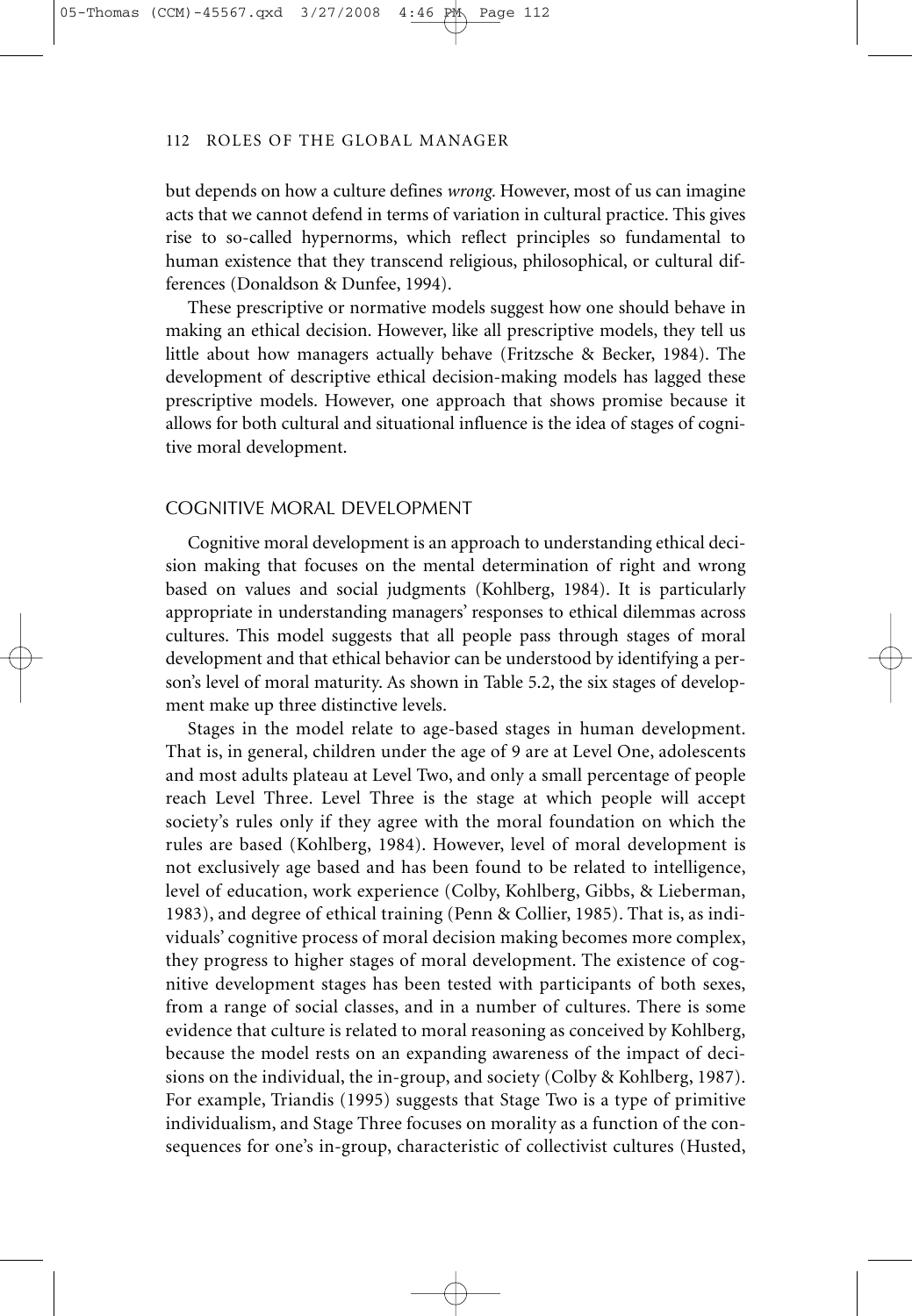# 05-Thomas (CCM)-45567.qxd 3/27/2008 4:46 PM Page 113

#### The Manager as Decision Maker—113

| <b>Stage of Moral Development</b>                                        | Social Perspective                                                                                                                                                                            |
|--------------------------------------------------------------------------|-----------------------------------------------------------------------------------------------------------------------------------------------------------------------------------------------|
| Level One: Preconventional                                               | <b>Individual Perspective</b>                                                                                                                                                                 |
| Stage One: Obedience<br>and punishment                                   | Sticking to rules to avoid physical punishment.<br>Obedience for its own sake.                                                                                                                |
| Stage Two: Instrumental<br>purpose and exchange                          | Following rules only when it is in one's<br>immediate interest. Right is an equal exchange,<br>a fair deal.                                                                                   |
| Level Two: Conventional                                                  | <b>Member of Society Perspective</b>                                                                                                                                                          |
| Stage Three: Interpersonal<br>accord, conformity,<br>mutual expectations | Stereotypical "good" behavior. Living up to<br>what is expected by people close to you.                                                                                                       |
| Stage Four: Social accord<br>and system maintenance                      | Fulfilling duties and obligations to which you<br>have agreed. Upholding laws except in extreme<br>cases where they conflict with fixed social<br>duties. Contributing to the society, group. |
| Level Three: Postconventional                                            | <b>Principled Perspective</b>                                                                                                                                                                 |
| Stage Five: Social contract<br>and individual rights                     | Being aware that people hold a variety<br>of values; that rules are relative to the group.                                                                                                    |
|                                                                          | Upholding rules because they are the social<br>contract.                                                                                                                                      |
|                                                                          | Upholding nonrelative values and rights<br>regardless of majority opinion.                                                                                                                    |
| Stage Six: Universal<br>ethical principles                               | Following self-chosen ethical principles.<br>When laws violate these principles, act in<br>accord with principles.                                                                            |

#### **Table 5.2** Stages of Moral Development

SOURCE: Adapted from Kohlberg, L. (1984). *Philosophy of moral development.* New York: Harper & Row.

2000). Although numerous studies find differences in ethical attitudes and behavior across cultures (Treviño, Weaver, & Reynolds, 2006), this evidence fails to show that some cultures are more or less ethical in their decision making than others (O'Fallon & Butterfield, 2005). Stages One through Four of the Kohlberg model have been found to exist in all cultures, and evidence of the principled perspective has been found in both Western and Eastern cultures (Snarey, 1985).

Managers' stage of cognitive moral development determines their mental process of deciding what is right or wrong, and as noted previously, these stages of moral development seem to exist (if not uniformly [Snarey, 1985]) in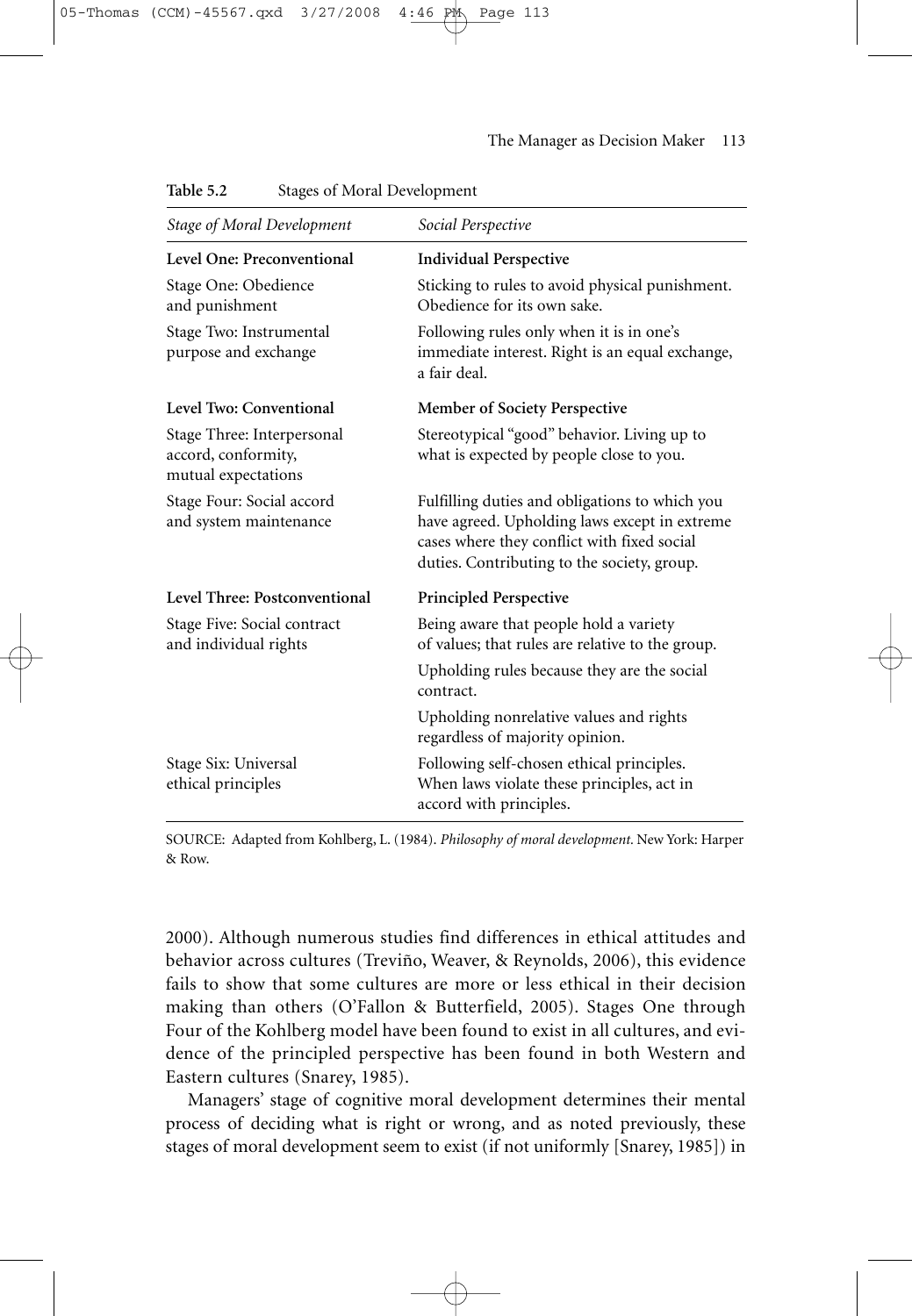all cultures. However, both individual and situational factors have the potential to affect the relationship between the assessment of what is right or wrong and actual ethical decision making in organizations (Treviño, 1986). In addition, these individual and situational differences may be culture bound. Figure 5.1 is a graphic representation of this process.

As shown in Figure 5.1, the model suggests that individual differences can influence the likelihood of people acting on the choice of what they believe to be ethical. For example, individual factors, such as the extent to which one believes that an outcome is the result of one's own efforts (*locus of control* [Rotter, 1966]) and the extent to which people depend on information from external reference points (*field dependence* [Witkin & Goodenough, 1977]), might influence their reliance on their own internal beliefs about what is right or wrong. In this example, decisions by managers with high field dependence and external locus of control can be less consistent in their level of moral judgment than managers with internal locus of control and field independence. Both the expectation about the outcomes of one's actions and the reliance on social information to make decisions are strongly shaped by culture (Leung, Bond, & Schwartz, 1995; Smith & Bond, 1999; Smith, Trompenaars, & Dugan, 1995). In this way, culture might influence the relationship between level of moral development and making an ethical or unethical decision. For example, because their belief about the outcome of their action is shaped by their longterm orientation and collectivist norms, Chinese are more likely to report



**Figure 5.1** Culture's Influence on Ethical Decision Making SOURCES: Adapted from Treviño (1986), Robertson & Fadil (1999).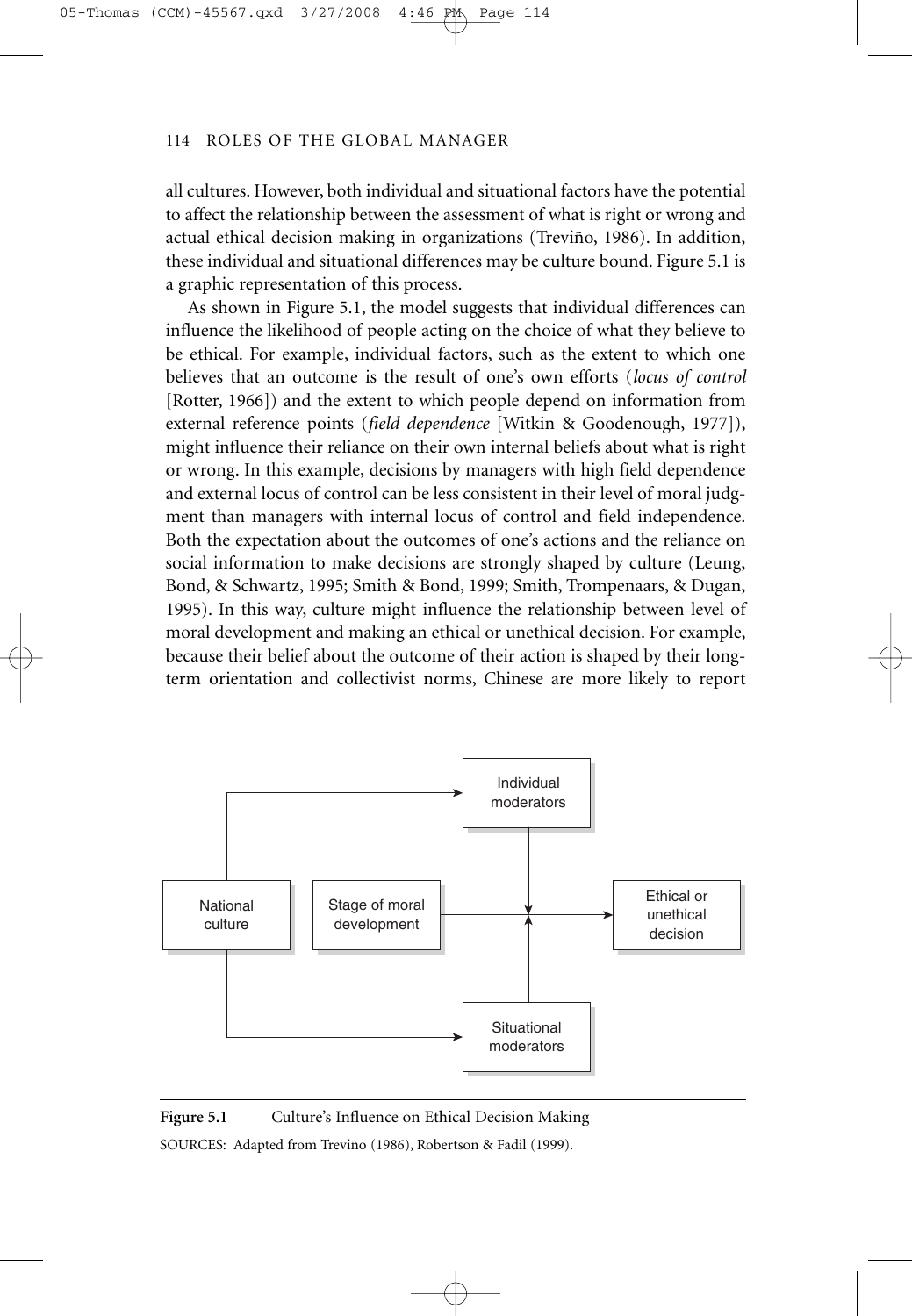an unethical act (blow the whistle) by peers than are Canadians (Zhuang, Thomas, & Miller, 2005).

Managers approach an ethical dilemma with a particular level of cognitive moral development. However, decisions made in a social context can be strongly influenced by the situation. A person's susceptibility to external influence is related to the stage of moral development, with people at lower levels more susceptible (Treviño, 1986). Situational factors that might be proposed to influence the relationship between stage of moral development and ethical decision making include such factors as the extent to which the environment specifies normative behavior, whether the social referents in the situation are members of one's in-group or out-group, and the extent to which demands are placed on the decision maker by people in authority. For example, normative behavior regarding sexual harassment might be very easy for U.S. people to recall from memory, whereas for Indonesians appropriate behavior in this situation is more ambiguous. In addition, social information provided by a superior has a more dramatic influence on decisions for vertical collectivists than for horizontal individualists (Liu, 1986). The social context for managers also includes the organization in which they function. Organizations differ in adopted principles of social responsibility and have processes for social responsiveness (Wood, 1991). In addition, these organizational features can vary across cultures (Donaldson, 1993). These principles and processes can facilitate or impede ethical decision making.

The concepts presented in the model shown in Figure 5.1 have been subjected to only limited empirical tests. For example, an analysis of the ethical judgments of U.S., Eastern European, and Indonesian participants indicated that the type of ethical issue influenced cultural differences. However, after situational characteristics and the cultural background of participants were controlled for, the moral judgments participants made were consistent with their ethical ideology (Davis, Johnson, & Ohmer, 1998). Other research points to the effect of social influence on ethical decision making. In a comparison of U.S. people and Israelis across a range of ethical issues, the best predictor of ethical judgments was what participants felt peers would do (Izraeli, 1988). And a study of U.S. expatriates supported the moderating effect of cultural context. That is, in the absence of the previously discussed hypernorms, expatriates were likely to adopt the local norms for ethical behavior (Spicer, Dunfee, & Bailey, 2004).

Thus, the limited amount of research on descriptive models of ethical behavior illuminates the importance of the three factors—(1) level of moral development, (2) individual factors, and (3) situational factors—in describing ethical decision making in an international environment. First, the concept of a level of cognitive moral development appears to apply to some extent across cultures. However, it would be naive to believe that managers' decisions are somehow hardwired to their value judgments about what is right or wrong.